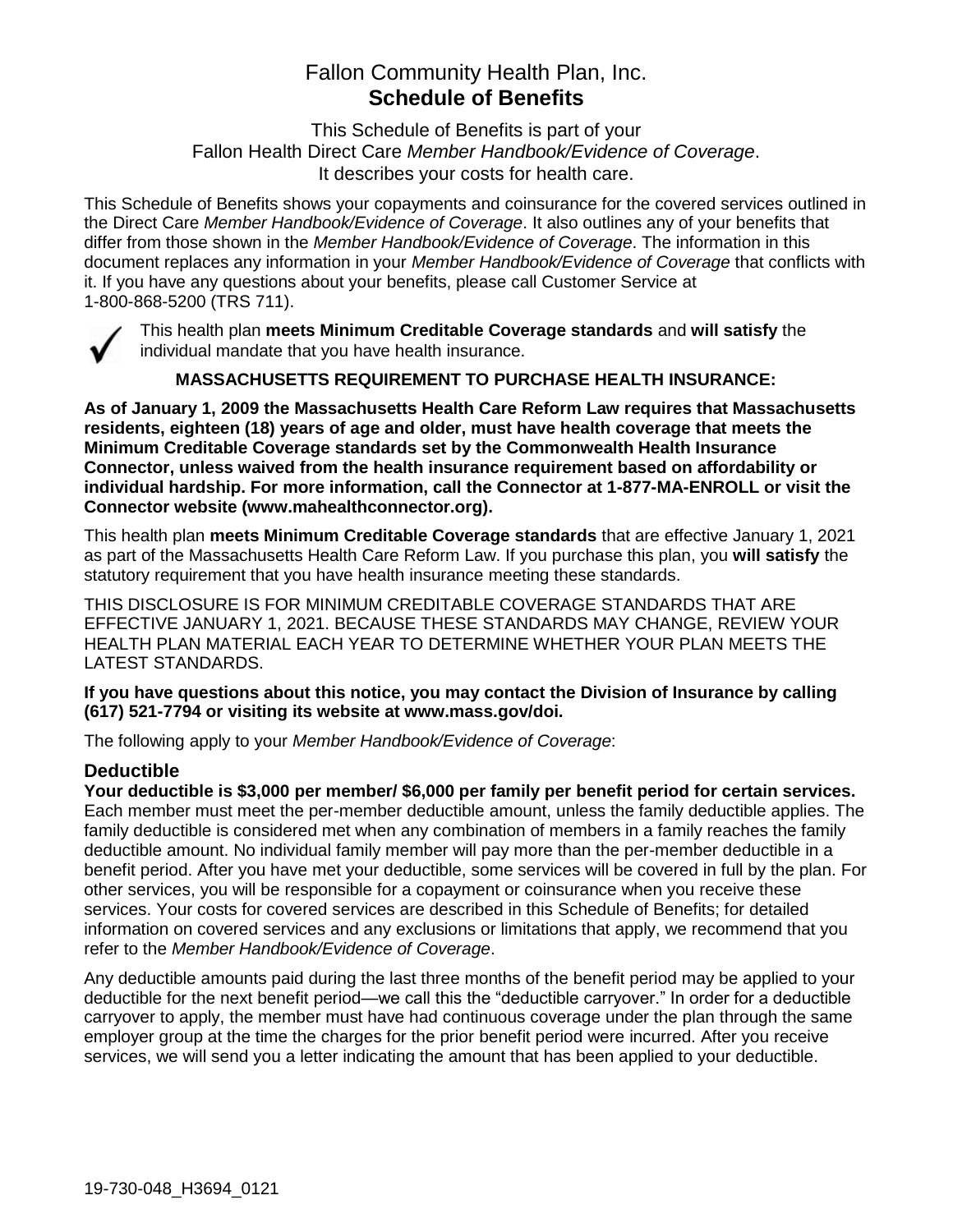#### **Out-of-pocket maximum**

There is a limit to your out-of-pocket costs each benefit period. This is called your out-of-pocket maximum. The out-of-pocket maximum includes your deductible, coinsurance and copayments you pay. It does not include your plan premium. **Your out-of-pocket maximum is \$8,550 per member or \$17,100 per family**. Each member must meet the per-member out-of-pocket maximum, unless the family out-of-pocket maximum applies. The family out-of-pocket maximum is considered met when any combination of members in a family reaches the family out-of-pocket maximum. Please note that once any one member in a family accumulates **\$8,550** in out-of-pocket costs, that family member's out-ofpocket maximum is considered met, and that family member will have no additional out-of-pocket costs for the remainder of the benefit period.

#### **Domestic partner coverage**

You may include a domestic partner and his/her dependents under your family coverage. A domestic partner is defined as a partner of the same or opposite sex whom you have registered with your employer for eligibility for benefits, and have included under your family coverage for health insurance.

#### **It Fits! ™ benefit**

Your contract includes coverage for services provided under the It Fits! ™ program to a maximum of \$150.

#### **SmartShopper program**

Your contract includes coverage for services provided under the SmartShopper program. Please go to the Fallon Health website at www.fallonhealth.org and visit the member portal for details.

#### **Covered services**

The following chart shows your costs for covered services. These costs apply to the services in the **Description of benefits** section of your *Member Handbook/Evidence of Coverage*. In summary, your responsibilities are as follows: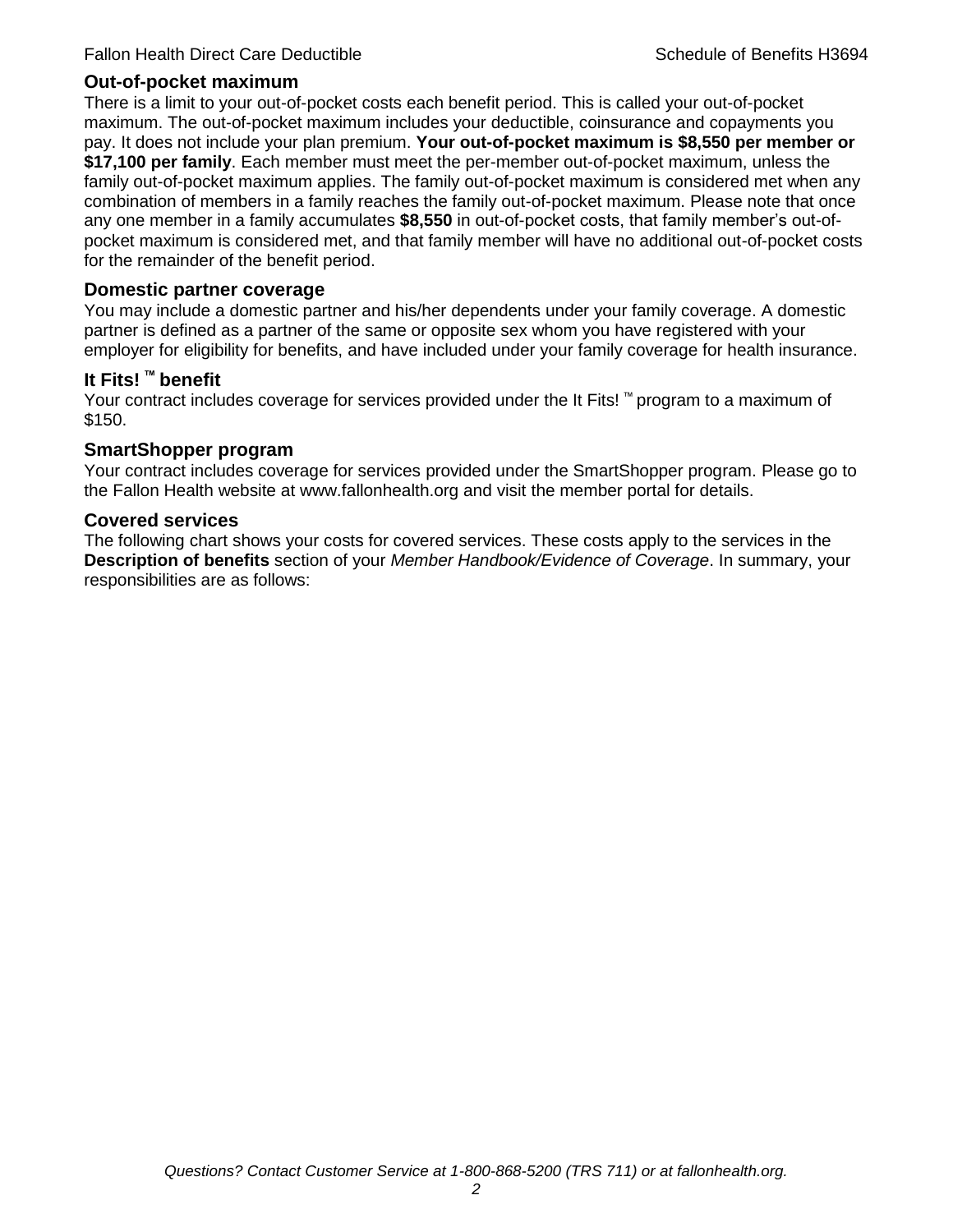Fallon Health Direct Care Deductible **Schedule of Benefits H3694** Schedule of Benefits H3694

|    | <b>Covered services</b>                                                                                                                                                | <b>Benefits</b>                                      |  |  |
|----|------------------------------------------------------------------------------------------------------------------------------------------------------------------------|------------------------------------------------------|--|--|
|    | <b>Ambulance services</b>                                                                                                                                              |                                                      |  |  |
|    | 1. Ambulance transportation for an emergency                                                                                                                           | Covered in full after you<br>meet your deductible    |  |  |
|    | 2. Ambulance transportation for non-emergency situations, when<br>medically necessary                                                                                  | Covered in full after you<br>meet your deductible    |  |  |
|    | <b>Autism services</b>                                                                                                                                                 |                                                      |  |  |
|    | Prior authorization required                                                                                                                                           |                                                      |  |  |
|    | 1. Habilitative and rehabilitative care                                                                                                                                | \$30 copayment per visit                             |  |  |
|    | 2. Applied behavior analysis when supervised by a board certified<br>behavioral analyst                                                                                | Covered in full                                      |  |  |
| 3. | Therapeutic care, services including speech, physical and<br>occupational therapy                                                                                      | \$30 copayment per visit                             |  |  |
|    | Durable medical equipment and prosthetic/orthotic devices                                                                                                              |                                                      |  |  |
|    | Referral and prior authorization required for most services                                                                                                            |                                                      |  |  |
| 1. | The purchase or rental of durable medical equipment and<br>prosthetic/orthotic devices (including the fitting, preparing, repairing<br>and modifying of the appliance) | 20% coinsurance                                      |  |  |
|    | 2. Scalp hair prosthesis (wigs) for individuals who have suffered hair                                                                                                 | 20% coinsurance                                      |  |  |
|    | loss as a result of the treatment of any form of cancer or leukemia.                                                                                                   |                                                      |  |  |
|    | Coverage is provided for one scalp hair prosthetic (wig) per member                                                                                                    |                                                      |  |  |
|    | per benefit period when the prosthesis is determined to be medically<br>necessary by a plan physician and the plan.                                                    |                                                      |  |  |
|    |                                                                                                                                                                        |                                                      |  |  |
|    | 3. Breast prosthesis that is medically necessary after a covered<br>reconstructive surgery following a mastectomy                                                      | 20% coinsurance                                      |  |  |
| 4. | Prosthetic limbs which replace, in whole or in part, an arm or leg                                                                                                     | 20% coinsurance                                      |  |  |
| 5. | Insulin pump and insulin pump supplies                                                                                                                                 | Covered in full                                      |  |  |
| 6. | <b>Breast pumps</b>                                                                                                                                                    | Covered in full                                      |  |  |
|    | 7. Up to \$2,000 per ear for hearing aid device only, every 36 months                                                                                                  | 20% coinsurance                                      |  |  |
|    | (must be 21 years of age or younger)                                                                                                                                   |                                                      |  |  |
|    | Related services and supplies for hearing aids (not subject to the                                                                                                     |                                                      |  |  |
|    | \$2,000 limit)                                                                                                                                                         |                                                      |  |  |
|    | 8. Medical and surgical supplies                                                                                                                                       | Covered in full after you                            |  |  |
|    |                                                                                                                                                                        | meet your deductible                                 |  |  |
|    | <b>Emergency and urgent care</b>                                                                                                                                       |                                                      |  |  |
|    | 1. Emergency room visits                                                                                                                                               | \$500 copayment per visit<br>after you meet your     |  |  |
|    |                                                                                                                                                                        | deductible                                           |  |  |
|    | 2. Emergency room visits when you are admitted to an observation                                                                                                       | Covered in full after you                            |  |  |
|    | room                                                                                                                                                                   | meet your deductible                                 |  |  |
| 3. | Urgent care visits in a doctor's office or at an urgent care facility                                                                                                  | \$30 copayment per visit                             |  |  |
| 4. | Emergency prescription medication provided out of the Direct Care                                                                                                      | Tier 1: \$5 copayment                                |  |  |
|    | service area as part of an approved emergency treatment                                                                                                                | Tier 2: \$25 copayment                               |  |  |
|    |                                                                                                                                                                        | Tier 3: \$50 copayment                               |  |  |
|    |                                                                                                                                                                        | Tier 4: \$250 copayment<br>for up to a 14-day supply |  |  |
|    |                                                                                                                                                                        |                                                      |  |  |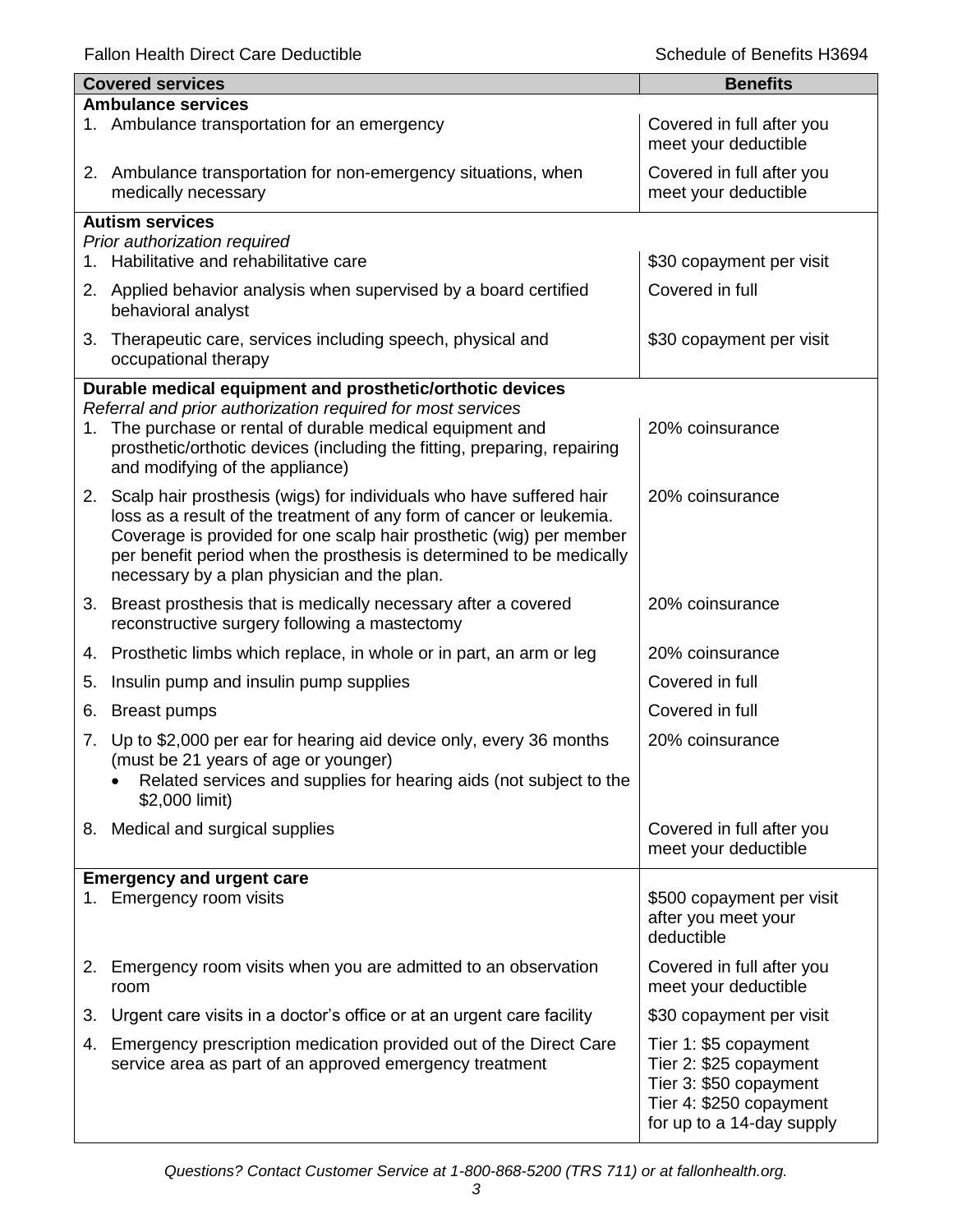| <b>Covered services</b>                                                                                                                                                                                                                                                                                                                                                                                                         | <b>Benefits</b>                                                       |  |  |
|---------------------------------------------------------------------------------------------------------------------------------------------------------------------------------------------------------------------------------------------------------------------------------------------------------------------------------------------------------------------------------------------------------------------------------|-----------------------------------------------------------------------|--|--|
| Emergency and urgent care, continued                                                                                                                                                                                                                                                                                                                                                                                            |                                                                       |  |  |
| Telemedicine visits with physicians through Teladoc. Visits are<br>5.<br>performed by phone, video, or mobile app.                                                                                                                                                                                                                                                                                                              | \$5 copayment per visit                                               |  |  |
| Enteral formulas and low protein foods<br>Referral and prior authorization required for enteral formulas<br>1. Enteral formulas, upon a physician's written order, for home use in<br>the treatment of malabsorption caused by Crohn's disease,<br>ulcerative colitis, gastroesophageal reflux, gastrointestinal motility,<br>chronic intestinal pseudo-obstruction, and inherited diseases of<br>amino acids and organic acids | Covered in full after you<br>meet your deductible                     |  |  |
| 2. Food products that have been modified to be low in protein for<br>individuals with inherited diseases of amino acids and organic acids.<br>You may be required to purchase these products over the counter<br>and submit claims to the plan for reimbursement.                                                                                                                                                               | Covered in full after you<br>meet your deductible                     |  |  |
| Home health care services                                                                                                                                                                                                                                                                                                                                                                                                       |                                                                       |  |  |
| Prior authorization required<br>1. Part-time or intermittent skilled nursing care and physical therapy<br>provided in your home by a home health agency                                                                                                                                                                                                                                                                         | Covered in full after you<br>meet your deductible                     |  |  |
| 2. Additional services and supplies that are determined to be a<br>medically necessary component of skilled nursing care and physical<br>therapy                                                                                                                                                                                                                                                                                | Covered in full after you<br>meet your deductible                     |  |  |
| 3. Home dialysis services and non-durable medical supplies                                                                                                                                                                                                                                                                                                                                                                      | Covered in full after you<br>meet your deductible                     |  |  |
| <b>Hospice care services</b><br>Referral and prior authorization required                                                                                                                                                                                                                                                                                                                                                       | Covered in full after you<br>meet your deductible                     |  |  |
| <b>Hospital inpatient services</b>                                                                                                                                                                                                                                                                                                                                                                                              |                                                                       |  |  |
| Referral and prior authorization required<br>Inpatient hospital services including room and board in a semiprivate<br>1.<br>room and the services and supplies that would ordinarily be<br>furnished to you while you are an inpatient                                                                                                                                                                                          | \$750 copayment per<br>admission after you meet<br>your deductible    |  |  |
| Infertility/assisted reproductive technology (art) services*<br>Referral and prior authorization required (unless provided by a Reliant Medical Group specialist and you<br>have a Reliant Medical Group PCP)                                                                                                                                                                                                                   |                                                                       |  |  |
| Office visits for the consultation, evaluation and diagnosis of fertility                                                                                                                                                                                                                                                                                                                                                       | \$30 copayment per visit with<br>a PCP and certain other<br>providers |  |  |
|                                                                                                                                                                                                                                                                                                                                                                                                                                 | \$40 copayment per visit with<br>a specialist                         |  |  |
| Diagnostic laboratory services<br>2.                                                                                                                                                                                                                                                                                                                                                                                            | Covered in full                                                       |  |  |
| Diagnostic X-ray services<br>3.                                                                                                                                                                                                                                                                                                                                                                                                 | \$40 copayment                                                        |  |  |
| Artificial insemination, such as intrauterine insemination (IUI)<br>4.                                                                                                                                                                                                                                                                                                                                                          | Covered in full after you<br>meet your deductible                     |  |  |
|                                                                                                                                                                                                                                                                                                                                                                                                                                 |                                                                       |  |  |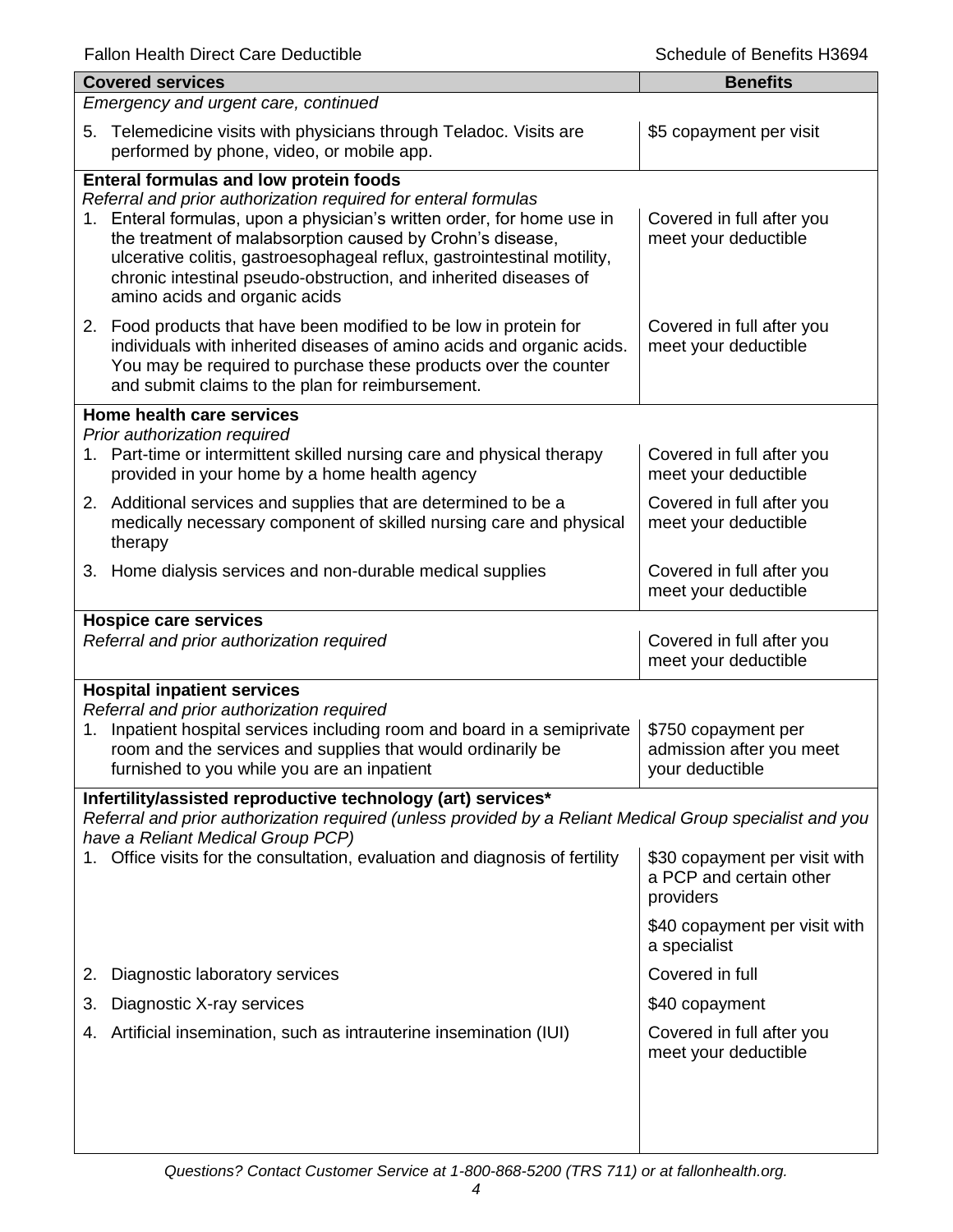| <b>Benefits</b>                                                    |
|--------------------------------------------------------------------|
|                                                                    |
| Covered in full after you<br>meet your deductible                  |
| \$250 copayment per<br>procedure after you meet<br>your deductible |
| Covered in full after you<br>meet your deductible                  |
|                                                                    |
|                                                                    |
| Prenatal: \$30 copayment<br>(first visit only)                     |
| Postnatal: \$30 copayment<br>per visit                             |
| \$750 copayment per<br>admission after you meet<br>your deductible |
| Covered in full through<br>member reimbursement                    |
|                                                                    |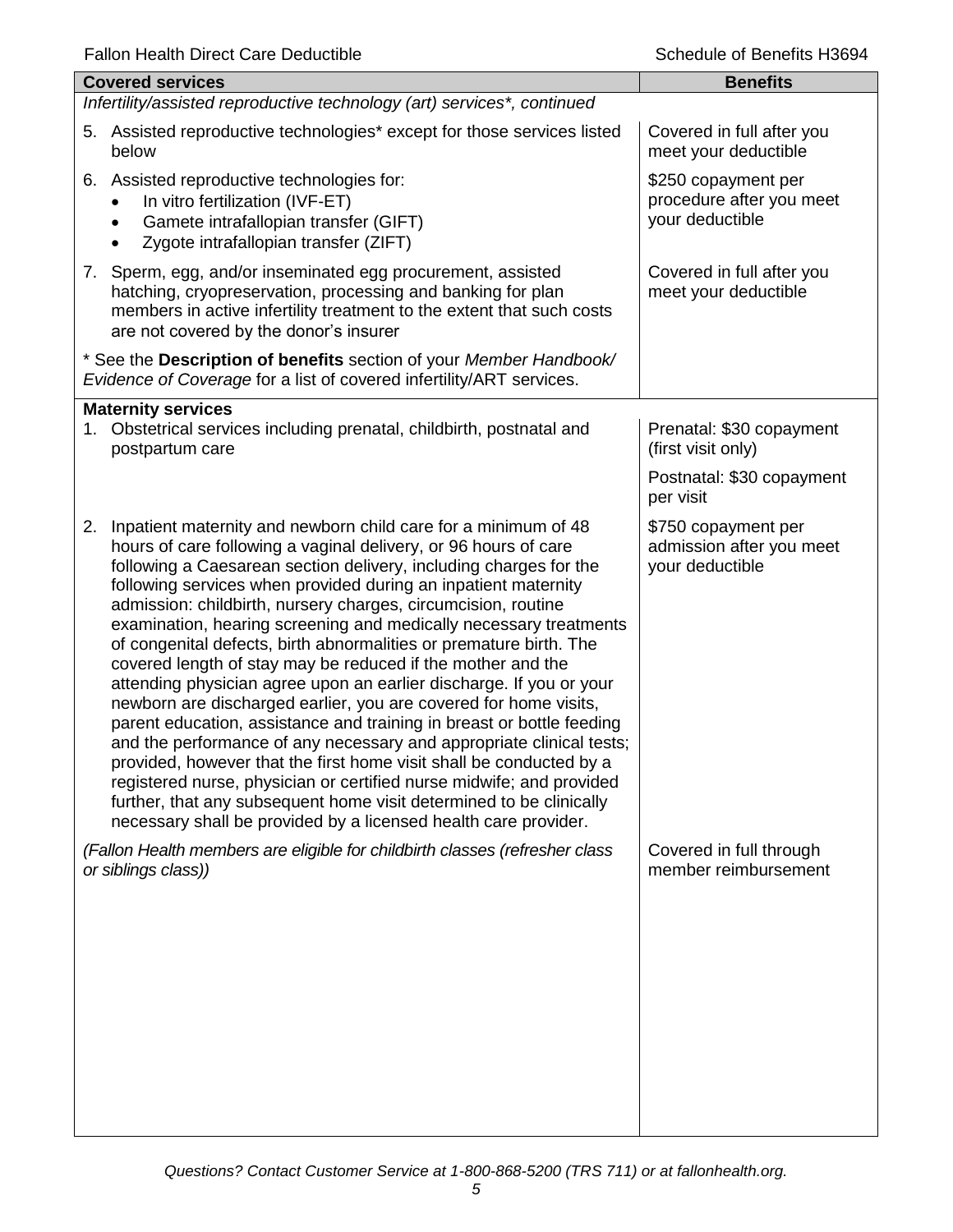| <b>Covered services</b>                  |                                                                                                                                                                                                                                                                                                                                                         | <b>Benefits</b>          |  |
|------------------------------------------|---------------------------------------------------------------------------------------------------------------------------------------------------------------------------------------------------------------------------------------------------------------------------------------------------------------------------------------------------------|--------------------------|--|
| Mental health and substance use services |                                                                                                                                                                                                                                                                                                                                                         |                          |  |
|                                          | Inpatient services<br>Prior authorization required                                                                                                                                                                                                                                                                                                      |                          |  |
| 1.                                       | Inpatient hospital care for as many days as your condition requires,<br>including room and board and the services and supplies that would<br>ordinarily be furnished to you while you are an inpatient. These<br>include, but are not limited to, individual, family and group therapy,<br>pharmacological therapy, and diagnostic laboratory services. | Covered in full          |  |
|                                          | Note: Prior authorization will not be required for behavioral health<br>inpatient admission immediately following an emergency room visit.                                                                                                                                                                                                              |                          |  |
|                                          | <b>Intermediate services</b>                                                                                                                                                                                                                                                                                                                            |                          |  |
|                                          | Prior authorization required<br>Intermediate services include but are not limited to:<br>1. Acute and other residential treatment-Mental health services<br>provided in a 24-hour setting therapeutic environments                                                                                                                                      | Covered in full          |  |
|                                          | 2. Clinically managed detoxification services-24 hour, 7 days a week,<br>clinically managed de-tox services in a licensed non-hospital setting<br>that include 24 hour per day supervision                                                                                                                                                              | Covered in full          |  |
|                                          | 3. Partial Hospitalization: Short-term day/evening mental health<br>programming available 5 to 7 days per week                                                                                                                                                                                                                                          | \$30 copayment per visit |  |
|                                          | 4. Intensive outpatient programs: Multimodal, inter-disciplinary,<br>structured behavioral health treatment provided 2-3 hours per day,<br>multiple days per week                                                                                                                                                                                       | \$30 copayment per visit |  |
|                                          | 5. Day treatment: Program encompasses some portion of the day or<br>week rather than a weekly visit                                                                                                                                                                                                                                                     | \$30 copayment per visit |  |
|                                          | 6. Crisis Stabilization: Short-term psychiatric treatment in a structured,<br>community based therapeutic environments                                                                                                                                                                                                                                  | \$30 copayment per visit |  |
|                                          | 7. In-home therapy services                                                                                                                                                                                                                                                                                                                             | \$30 copayment per visit |  |
| 1.                                       | Intermediate services for children and adolescents under the age of 19<br>Community-based acute treatment                                                                                                                                                                                                                                               | Covered in full          |  |
|                                          | 2. Intensive community-based treatment                                                                                                                                                                                                                                                                                                                  | Covered in full          |  |
| 3.                                       | <b>Intensive Care Coordination</b>                                                                                                                                                                                                                                                                                                                      | Covered in full          |  |
| 4.                                       | Family Stabilization Team (also referred to as In-Home Therapy)                                                                                                                                                                                                                                                                                         | Covered in full          |  |
| 5.                                       | <b>In-home Behavioral Services</b>                                                                                                                                                                                                                                                                                                                      | Covered in full          |  |
| 6.                                       | Mobile Crisis Intervention (service available up to seven days). Prior<br>authorization not required.                                                                                                                                                                                                                                                   | Covered in full          |  |
|                                          | 7. Family support and training                                                                                                                                                                                                                                                                                                                          | Covered in full          |  |
| 8.                                       | Therapeutic mentoring services                                                                                                                                                                                                                                                                                                                          | Covered in full          |  |
| 1.                                       | <b>Outpatient services</b><br>Outpatient office visits, including individual, group or family therapy.                                                                                                                                                                                                                                                  | \$30 copayment per visit |  |
| 2.                                       | Psychopharmacological services, such as visits with a physician to<br>review, monitor and adjust the levels of prescription medication to<br>treat a mental condition. Prior authorization required.                                                                                                                                                    | \$30 copayment per visit |  |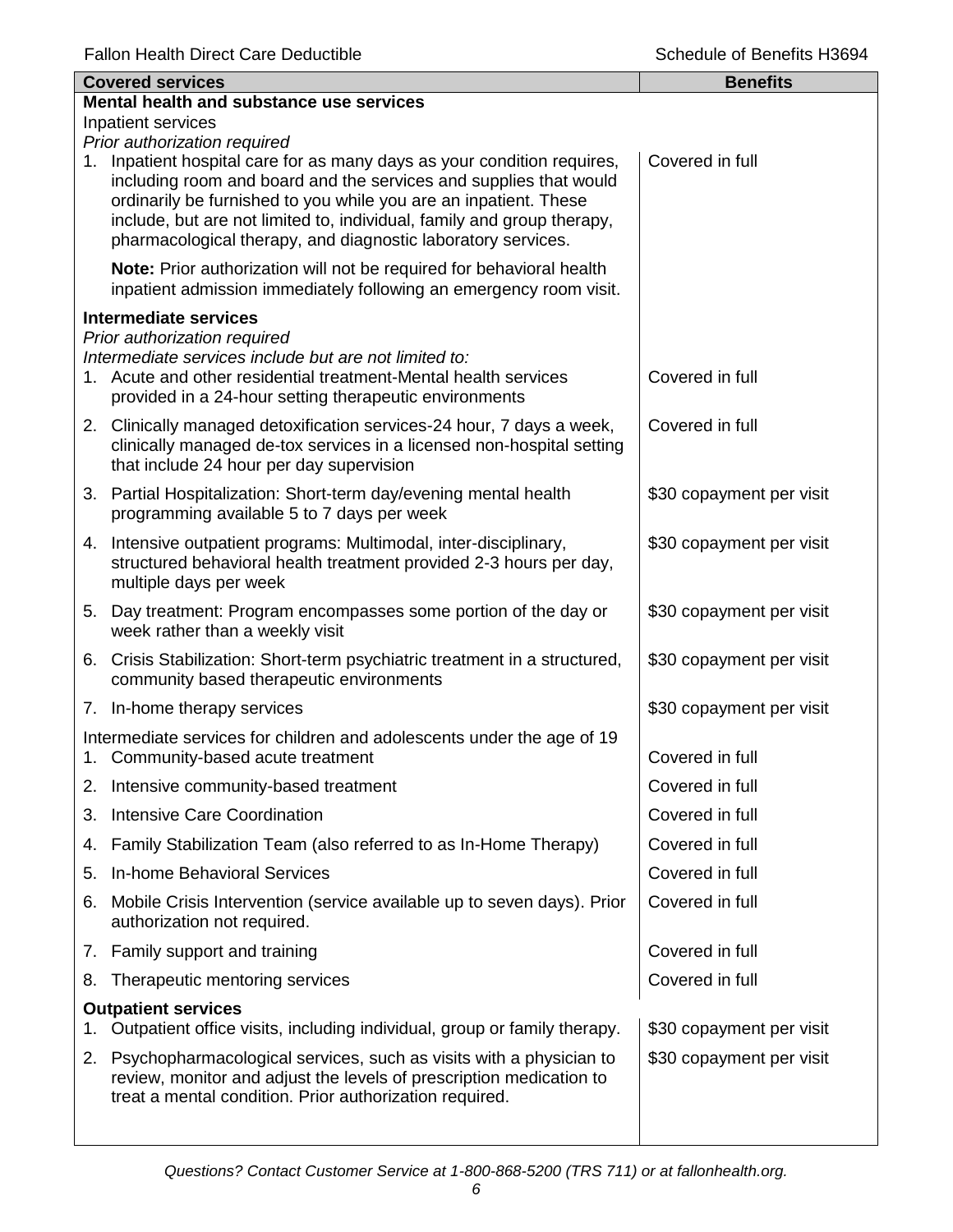| <b>Covered services</b>                                                                                                                                                                                                                                                                                                                                                                    | <b>Benefits</b>                                                                                           |
|--------------------------------------------------------------------------------------------------------------------------------------------------------------------------------------------------------------------------------------------------------------------------------------------------------------------------------------------------------------------------------------------|-----------------------------------------------------------------------------------------------------------|
| Mental health and substance use services, continued                                                                                                                                                                                                                                                                                                                                        |                                                                                                           |
| 3. Neuropsychological assessment services when medically<br>necessary. Prior authorization required.                                                                                                                                                                                                                                                                                       | \$30 copayment per visit                                                                                  |
| Note: Effective for plan years beginning on or after October 1, 2015,<br>Massachusetts state law (Chapter 258 of the Acts of 2014) restricts the<br>circumstances in which insurers may require prior authorization for<br>substance use services. We will not require prior authorization for<br>substance use services in any circumstances where this is not allowed<br>by Chapter 258. |                                                                                                           |
| <b>Office visits and outpatient services</b>                                                                                                                                                                                                                                                                                                                                               |                                                                                                           |
| 1. Office visits, to diagnose or treat an illness or an injury<br>Telehealth visits done via a secure, real time Telemedicine<br>$\bullet$                                                                                                                                                                                                                                                 | \$30 copayment per visit with<br>a PCP and certain other<br>providers                                     |
| platform which is inclusive of both an audio and visual<br>component.                                                                                                                                                                                                                                                                                                                      | \$40 copayment per visit with<br>a specialist                                                             |
| 2. A second opinion, upon your request, with another plan provider                                                                                                                                                                                                                                                                                                                         | \$30 copayment per visit with<br>a PCP and certain other<br>providers                                     |
|                                                                                                                                                                                                                                                                                                                                                                                            | \$40 copayment per visit with<br>a specialist                                                             |
| 3. Certain drugs covered under medical benefits, and that are ordered,<br>supplied and administered by a plan provider                                                                                                                                                                                                                                                                     | Covered in full after you<br>meet your deductible                                                         |
| 4. Allergy injections                                                                                                                                                                                                                                                                                                                                                                      | Covered in full                                                                                           |
| Radiation therapy and Chemotherapy<br>5.                                                                                                                                                                                                                                                                                                                                                   | Covered in full after you<br>meet your deductible                                                         |
| Respiratory therapy<br>6.                                                                                                                                                                                                                                                                                                                                                                  | Covered in full after you<br>meet your deductible                                                         |
| Hormone replacement services in the doctor's office for<br>7.<br>perimenopausal or postmenopausal women                                                                                                                                                                                                                                                                                    | \$30 copayment per visit                                                                                  |
| 8. Diagnostic lab services ordered by a plan provider, in relation to a<br>covered office visit                                                                                                                                                                                                                                                                                            | Covered in full                                                                                           |
| 9. Diagnostic X-ray services ordered by a plan provider, in relation to a<br>covered office visit                                                                                                                                                                                                                                                                                          | \$40 copayment                                                                                            |
| 10. Other diagnostic services including but not limited to, EKG,<br>endoscopy, colonoscopy and ultrasound                                                                                                                                                                                                                                                                                  | Covered in full after you<br>meet your deductible                                                         |
| 11. High-tech imaging services, including but not limited to, MRI/MRA,<br>CT/CTA, PET scans and nuclear cardiology imaging. Limited to one<br>copayment per day when performed at the same facility for the<br>same diagnosis. (Prior authorization required.)                                                                                                                             | \$500 copayment per MRI,<br>CT, PET scan or nuclear<br>cardiology image after you<br>meet your deductible |
| 12. Chiropractic services for acute musculoskeletal conditions. The<br>condition must be new or an acute exacerbation of a previous<br>condition. Chiropractic services will be covered as medically<br>necessary.                                                                                                                                                                         | \$40 copayment per visit                                                                                  |
| Outpatient lab tests and x-rays<br>$\bullet$                                                                                                                                                                                                                                                                                                                                               | See Diagnostic lab, x-ray<br>and high-tech imaging<br>services                                            |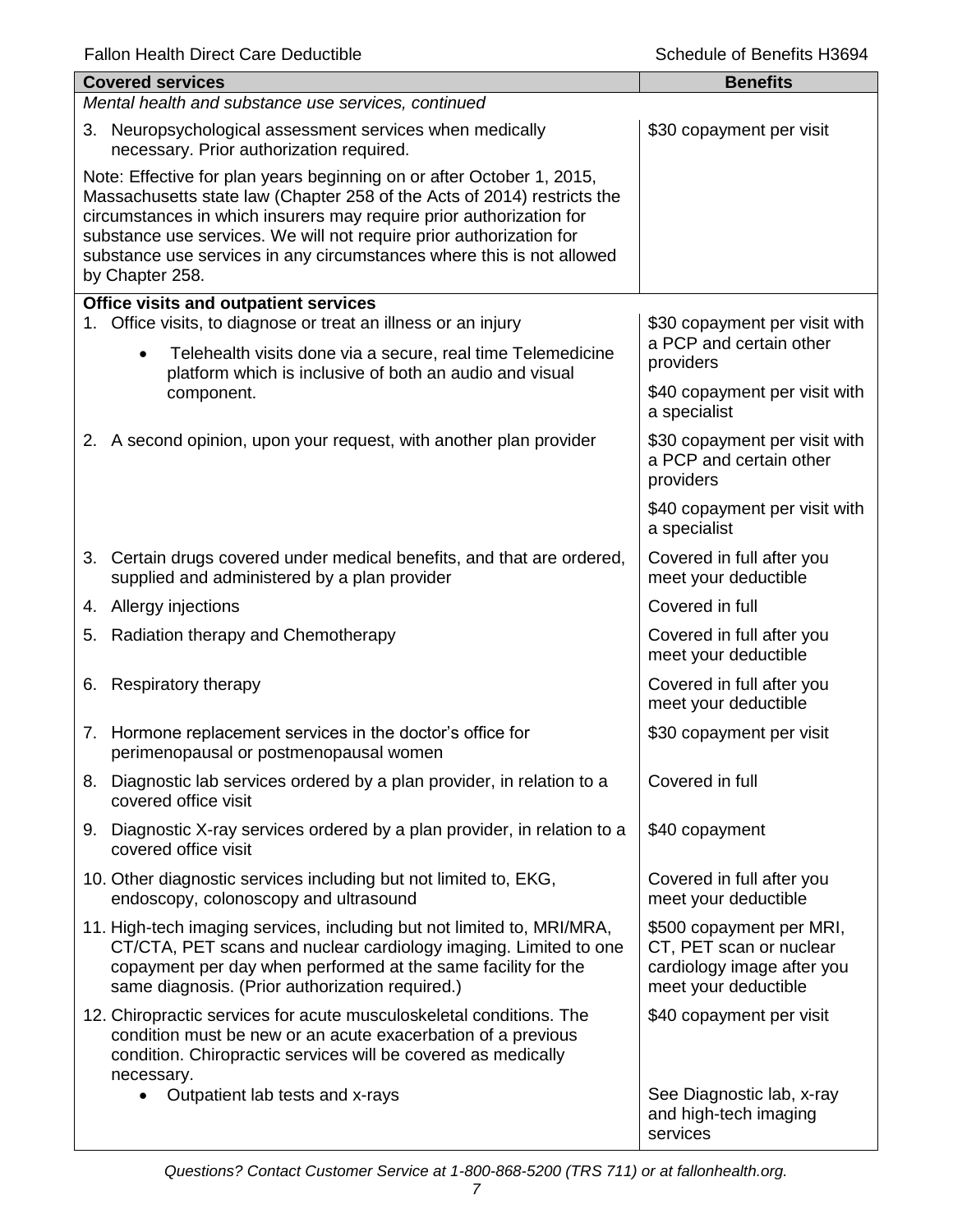| <b>Covered services</b>                                                                                                                                                                                                                                                            | <b>Benefits</b>                                                                                                                                           |
|------------------------------------------------------------------------------------------------------------------------------------------------------------------------------------------------------------------------------------------------------------------------------------|-----------------------------------------------------------------------------------------------------------------------------------------------------------|
| Office visits and outpatient services, continued                                                                                                                                                                                                                                   |                                                                                                                                                           |
| 13. Outpatient renal dialysis at a plan-designated center or continuous<br>ambulatory peritoneal dialysis                                                                                                                                                                          | Covered in full after you<br>meet your deductible                                                                                                         |
| 14. Diabetes outpatient self-management training and education,<br>including medical nutrition therapy, provided by a certified diabetes<br>health care provider                                                                                                                   | \$30 copayment per visit                                                                                                                                  |
| 15. Laboratory tests necessary for the diagnosis or treatment of<br>diabetes, including glycosylated hemoglobin, or HbAlc, tests, and<br>urinary/protein/microalbumin and lipid profiles                                                                                           | Covered in full                                                                                                                                           |
| 16. Medical social services provided to assist you in adjustment to your<br>or your family member's illness. This includes assessment,<br>counseling, consultation and assistance in accessing community<br>resources.                                                             | \$30 copayment per visit                                                                                                                                  |
| 17. Outpatient surgery, anesthesia and the medically necessary<br>preoperative and postoperative care related to the surgery                                                                                                                                                       | \$750 copayment per surgery<br>after you meet your<br>deductible when provided in<br>a hospital outpatient, day<br>surgery or ambulatory care<br>facility |
| 18. Visit to a contracted limited service clinic. Services are provided for<br>a variety of common illnesses, including, but not limited to:<br>strep throat<br>ear, eyes, sinus, bladder and bronchial infections<br>minor skin conditions (e.g. sunburn, cold sores)             | \$30 copayment per visit                                                                                                                                  |
| 19. Podiatry care<br>Outpatient lab tests and x-rays                                                                                                                                                                                                                               | See Diagnostic lab, x-ray<br>and imaging services                                                                                                         |
| Outpatient surgical services                                                                                                                                                                                                                                                       | See Outpatient surgery                                                                                                                                    |
| Outpatient medical care                                                                                                                                                                                                                                                            | See Office visits                                                                                                                                         |
| Oral surgery and related services<br>Referral and prior authorization required (except for extraction of impacted teeth or lingual frenectomy)<br>1. Removal or exposure of impacted teeth, including both hard and soft<br>tissue impactions, or an evaluation for this procedure | \$40 copayment per visit                                                                                                                                  |
| 2. Surgical treatments of cysts, affecting the teeth or gums, that must<br>be rendered by a plan oral surgeon                                                                                                                                                                      | \$40 copayment per visit                                                                                                                                  |
| Treatment of fractures of the jaw bone (mandible) or any facial bone<br>3.                                                                                                                                                                                                         | \$40 copayment per visit                                                                                                                                  |
| 4. Evaluation and surgery for the treatment of temporomandibular joint<br>disorder when a medical condition is diagnosed, or for surgery<br>related to the jaw or any structure connected to the jaw                                                                               | \$40 copayment per visit                                                                                                                                  |
| 5. Extraction of teeth in preparation for radiation treatment of the head<br>or neck                                                                                                                                                                                               | \$40 copayment per visit                                                                                                                                  |
| 6. Surgical treatment related to cancer                                                                                                                                                                                                                                            | \$40 copayment per visit                                                                                                                                  |
|                                                                                                                                                                                                                                                                                    |                                                                                                                                                           |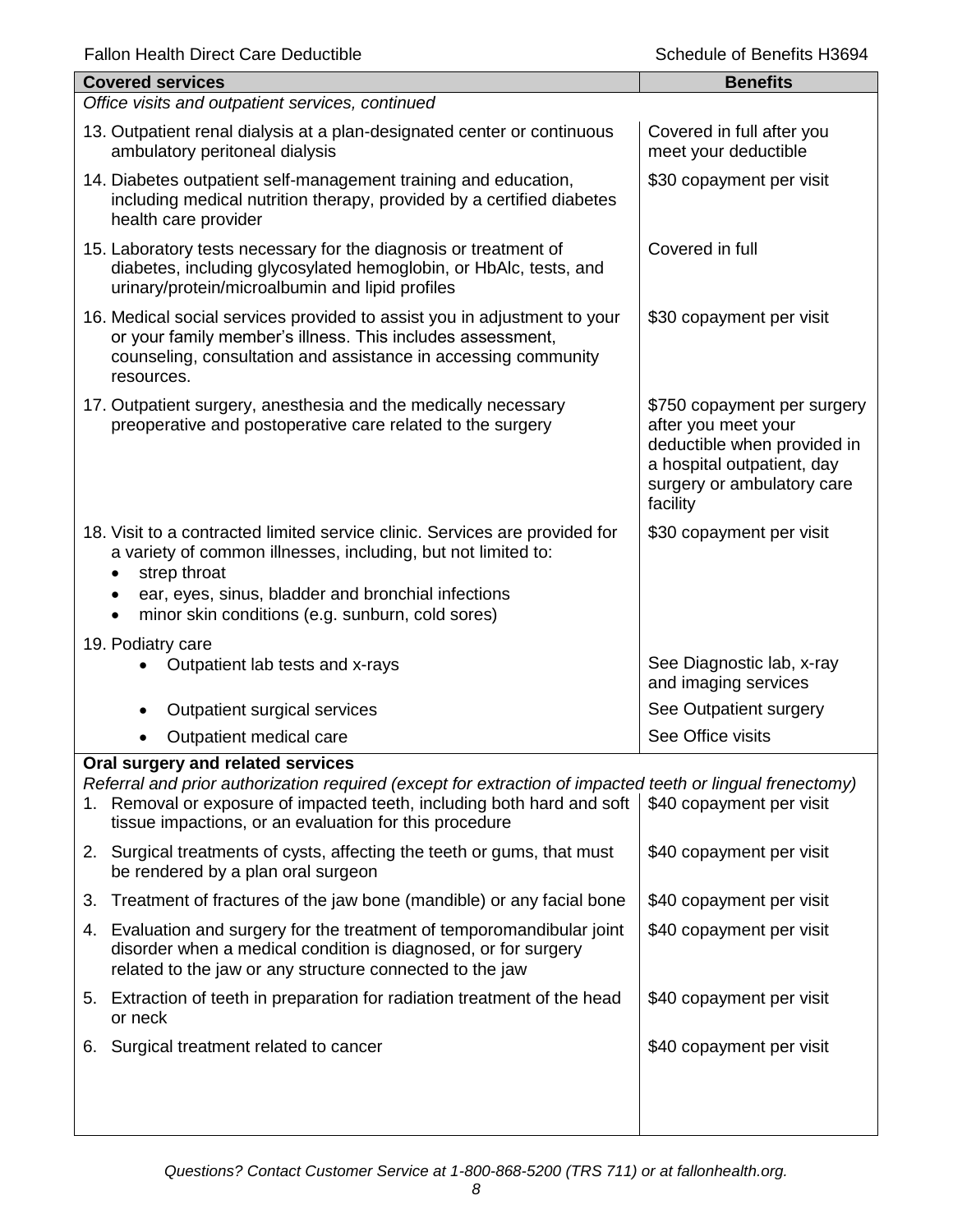| <b>Covered services</b>                                                                                                                                                                                                                        | <b>Benefits</b>                                                                     |
|------------------------------------------------------------------------------------------------------------------------------------------------------------------------------------------------------------------------------------------------|-------------------------------------------------------------------------------------|
| Oral surgery and related services, continued                                                                                                                                                                                                   |                                                                                     |
| 7. Emergency medical care, such as, to relieve pain and stop bleeding<br>as a result of accidental injury to sound natural teeth or tissues,                                                                                                   | \$30 copayment per visit to a<br>physician's or dentist's office                    |
| when provided as soon as medically possible after the injury. This<br>does not include restorative or other dental services. No referral or<br>authorization is required. Go to the closest provider.                                          | \$500 copayment per visit to<br>an emergency room after<br>you meet your deductible |
| Note: These benefits are for oral surgery services in an office setting. Oral surgery services in a hospital<br>outpatient, day surgery or ambulatory care facility, or as an inpatient are covered in full after you meet<br>your deductible. |                                                                                     |
| See Office visits and outpatient services for diagnostic lab and X-ray services.                                                                                                                                                               |                                                                                     |
| <b>Organ transplants</b>                                                                                                                                                                                                                       |                                                                                     |
| Referral and prior authorization required<br>1. Office visits related to the transplant                                                                                                                                                        | \$30 copayment per visit with<br>a PCP and certain other<br>providers               |
|                                                                                                                                                                                                                                                | \$40 copayment per visit with<br>a specialist                                       |
| Inpatient hospital services, including room and board in a<br>2.<br>semiprivate room and the services and supplies that would ordinarily<br>be furnished to you while you are an inpatient                                                     | \$750 copayment per<br>admission after you meet<br>your deductible                  |
| 3. Human leukocyte antigen (HLA) or histocompatability locus antigen<br>testing for A, B or DR antigens, or any combination thereof,<br>necessary to establish bone marrow transplant donor suitability of a<br>member                         | Covered in full                                                                     |
| Pediatric dental services*<br>(for members under the age of 19)                                                                                                                                                                                | See Addendum: Pediatric<br><b>Dental Services</b>                                   |
| Pediatric vision services*<br>(for members under the age of 19)                                                                                                                                                                                | See Addendum: Pediatric<br><b>Vision Services</b>                                   |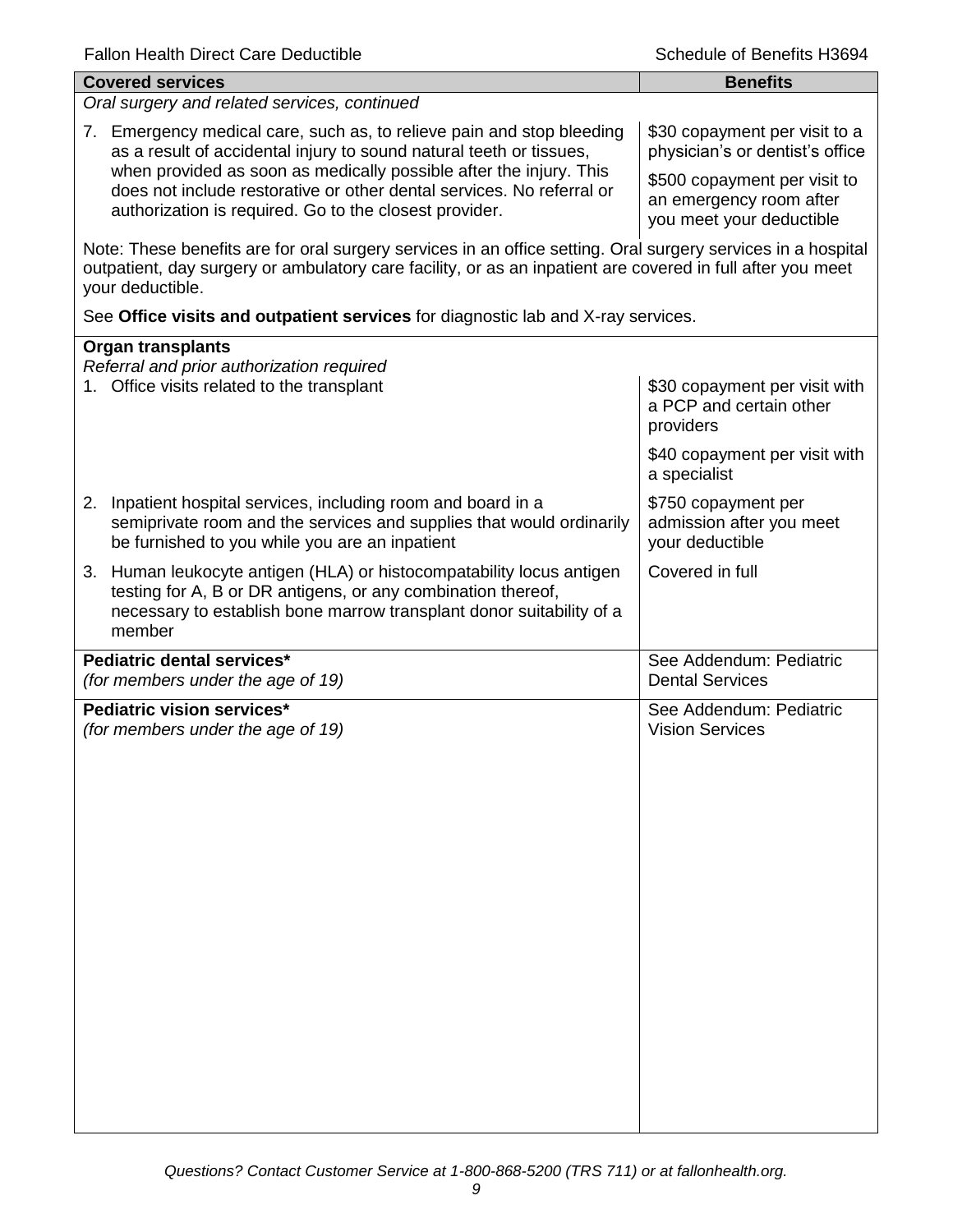| <b>Covered services</b>                                                                                                                                                                                                                                                                                                                                                                                                              | <b>Benefits</b>                                                                                                                                             |
|--------------------------------------------------------------------------------------------------------------------------------------------------------------------------------------------------------------------------------------------------------------------------------------------------------------------------------------------------------------------------------------------------------------------------------------|-------------------------------------------------------------------------------------------------------------------------------------------------------------|
| <b>Prescription drugs</b>                                                                                                                                                                                                                                                                                                                                                                                                            |                                                                                                                                                             |
| Covered prescription items:<br>• Prescription medication<br>Prescription contraceptive drugs and devices*<br>$\bullet$<br>Hormone replacement therapy for peri- and post-menopausal<br>$\bullet$<br>women<br>Injectable agents (self-administered**)                                                                                                                                                                                 | Network pharmacy:<br>Tier 1: \$5 copayment<br>Tier 2: \$25 copayment<br>Tier 3: \$50 copayment<br>Tier 4: \$250 copayment<br>for up to a 30-day supply      |
| Insulin<br>$\bullet$<br>Syringes (including insulin syringes) or needles when medically<br>necessary<br>Supplies for the treatment of diabetes, as required by state law,<br>$\bullet$<br>including:<br>blood glucose monitoring strips<br>urine glucose strips<br>—<br>lancets<br>ketone strips<br>$-$<br>Special medical formulas to treat certain metabolic disorders as<br>required by state law (prior authorization required). | Mail-order pharmacy:<br>Tier 1: \$10 copayment<br>Tier 2: \$50 copayment<br>Tier 3: \$100 copayment<br>Tier 4: \$750 copayment<br>for up to a 90-day supply |
| *Generic prescription contraceptive drugs and devices are covered in<br>full. Brand name prescription contraceptive drugs and devices with no<br>generic equivalent are covered in full (prior authorization required).                                                                                                                                                                                                              |                                                                                                                                                             |
| ** Injectables administered in the doctor's office or under other<br>professional supervision are covered as a medical benefit.                                                                                                                                                                                                                                                                                                      |                                                                                                                                                             |
| Orally administered anticancer medications used to kill or slow the<br>growth of cancerous cells                                                                                                                                                                                                                                                                                                                                     | Covered in full                                                                                                                                             |
| Certain medications cannot be limited to a 30-day supply due to<br>manufacturer packaging, for example, a prefilled syringe. In these<br>cases, you will be charged the applicable copay/coinsurance based on<br>the actual day supply.                                                                                                                                                                                              |                                                                                                                                                             |
| Note: Medical and surgical supplies obtained through a pharmacy may<br>have a drug prescription benefit cost-sharing applied.                                                                                                                                                                                                                                                                                                        |                                                                                                                                                             |
|                                                                                                                                                                                                                                                                                                                                                                                                                                      |                                                                                                                                                             |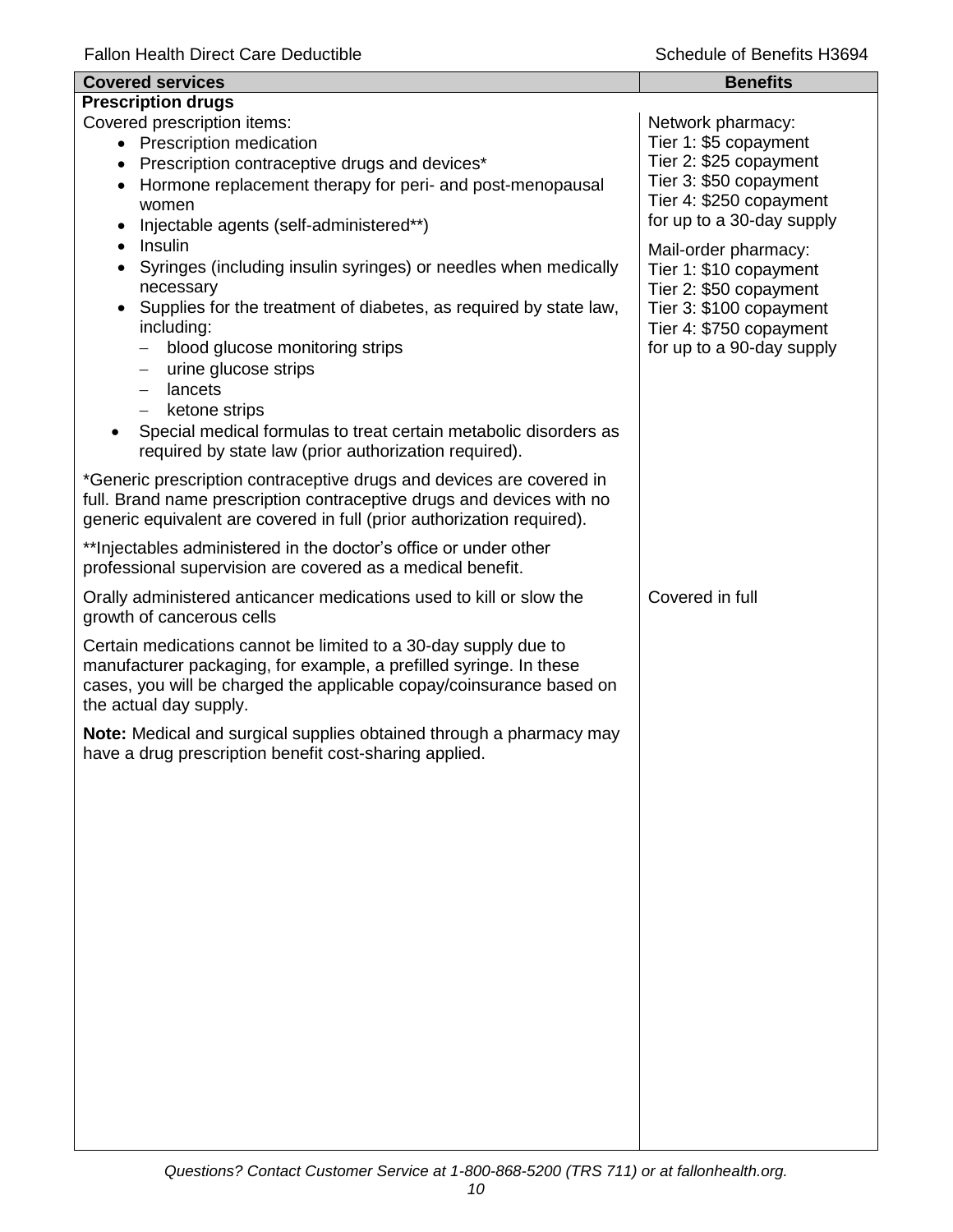| <b>Covered services</b> |                                                                                                                                                                                                                                                                                                                                                                                                                                                                                         | <b>Benefits</b> |
|-------------------------|-----------------------------------------------------------------------------------------------------------------------------------------------------------------------------------------------------------------------------------------------------------------------------------------------------------------------------------------------------------------------------------------------------------------------------------------------------------------------------------------|-----------------|
|                         | <b>Preventive care</b><br>1. Routine physical exams for the prevention and detection of disease                                                                                                                                                                                                                                                                                                                                                                                         | Covered in full |
|                         | 2. Immunizations that are included on the formulary, that are for<br>covered medical benefits and that are ordered, supplied and<br>administered by a plan physician. If administered by a plan<br>specialist, you will generally need to obtain a referral to see the<br>specialist.                                                                                                                                                                                                   | Covered in full |
|                         | 3. A baseline mammogram for women age 35 to 40, and a yearly<br>mammogram for women age 40 and older                                                                                                                                                                                                                                                                                                                                                                                    | Covered in full |
|                         | 4. Routine gynecological care services, including an annual Pap smear<br>(cytological screening) and pelvic exam                                                                                                                                                                                                                                                                                                                                                                        | Covered in full |
|                         | 5. Routine eye exams, once in each 12-month period                                                                                                                                                                                                                                                                                                                                                                                                                                      | Covered in full |
| 6.                      | Hearing and vision screening                                                                                                                                                                                                                                                                                                                                                                                                                                                            | Covered in full |
|                         | 7. Well-child care and pediatric services, at least six times during the<br>child's first year after birth, at least three times during the next year,<br>then at least annually until the child's sixth birthday. This includes<br>the following services, as recommended by the physician and in<br>accordance with state law:<br>• physical examination<br>• history<br>measurements<br>sensory screening<br>• neuropsychiatric evaluation<br>• development screening and assessment | Covered in full |
|                         | 8. Pediatric services including:<br>• appropriate immunizations<br>• hereditary and metabolic screening at birth<br>• newborn hearing screening test performed before the newborn<br>infant is discharged from the hospital or birthing center<br>• tuberculin tests, hematocrit, hemoglobin, and other appropriate<br>blood tests and urinalysis<br>• lead screening                                                                                                                   | Covered in full |
|                         | 9. Female consultations, examinations, procedures, contraceptive<br>devices, and medical services related to the use of all contraceptive<br>methods*                                                                                                                                                                                                                                                                                                                                   | Covered in full |
|                         | 10. Tobacco counseling sessions with your primary physician or other<br>provider designed to create a plan to stop smoking.                                                                                                                                                                                                                                                                                                                                                             | Covered in full |
|                         | * Prescription contraceptive devices are covered under the prescription<br>drug benefit.                                                                                                                                                                                                                                                                                                                                                                                                |                 |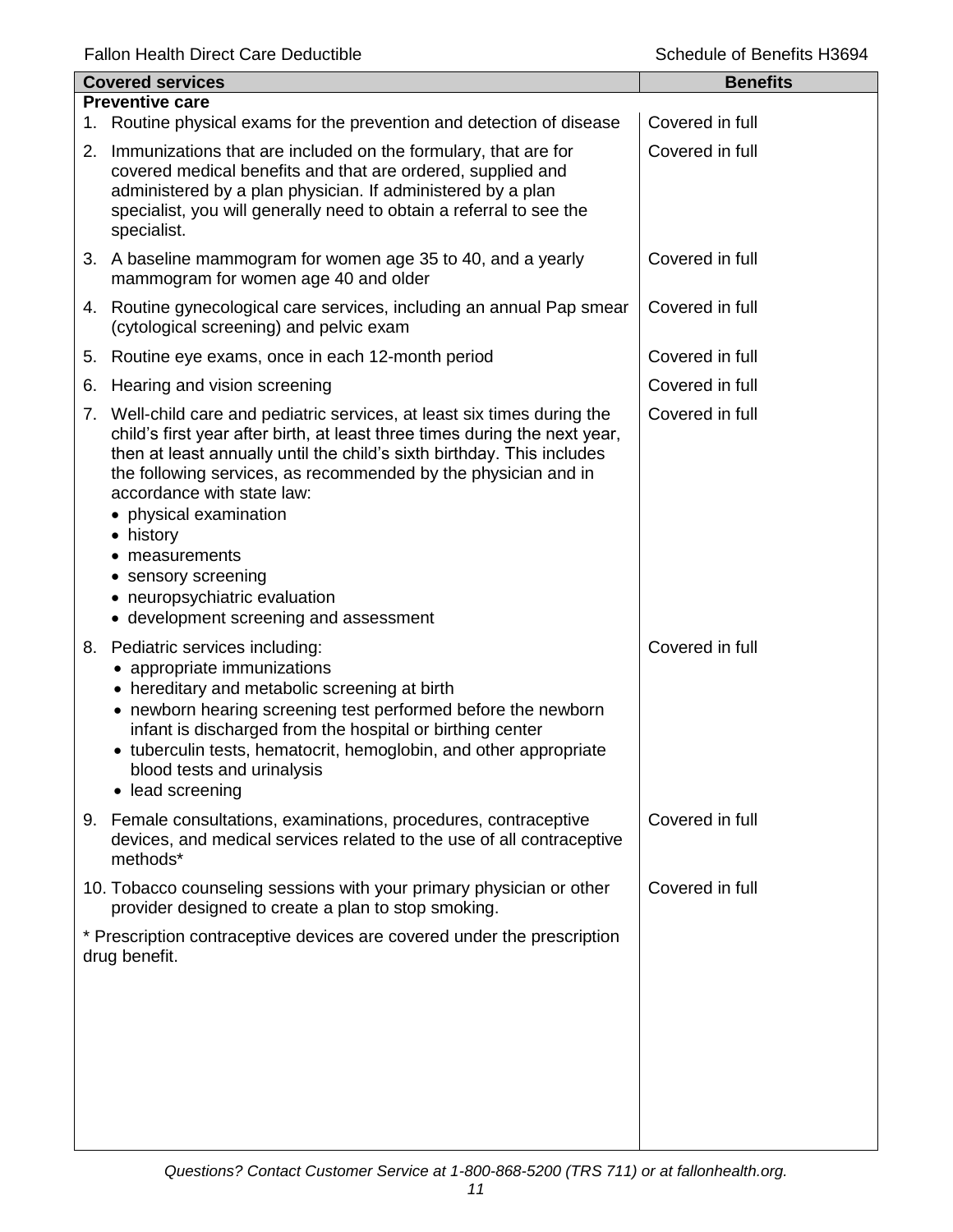|                                                                                       | <b>Covered services</b>                                                                                                                                                                                                                                                                                                                                                                                                                               | <b>Benefits</b>                                                    |
|---------------------------------------------------------------------------------------|-------------------------------------------------------------------------------------------------------------------------------------------------------------------------------------------------------------------------------------------------------------------------------------------------------------------------------------------------------------------------------------------------------------------------------------------------------|--------------------------------------------------------------------|
|                                                                                       | <b>Reconstructive surgery</b><br>Referral and prior authorization required (unless provided by a Reliant<br>Medical Group specialist and you have a Reliant Medical Group PCP)<br>1. Inpatient hospital services including room and board in a semiprivate<br>room and the services and supplies that would ordinarily be<br>furnished to you while you are an inpatient, including Massachusetts<br>mandated services for cleft lip and cleft palate | \$750 copayment per<br>admission after you meet<br>your deductible |
|                                                                                       | <b>Rehabilitation and habilitation services</b><br>Referral required                                                                                                                                                                                                                                                                                                                                                                                  |                                                                    |
|                                                                                       | 1. Physical and occupational therapy services are covered for up to 60<br>visits combined per benefit period when medically necessary with a<br>PCP referral. After 60 combined physical and occupational therapy<br>visits, prior authorization based on medical necessity is required for<br>additional visits.                                                                                                                                     | \$40 copayment per visit                                           |
|                                                                                       | 2. Medically necessary services for the diagnosis and treatment of<br>speech, hearing and language disorders when services are provided<br>by a plan provider who is a speech-language pathologist or<br>audiologist; and at a plan facility or a plan provider's office with a<br>PCP referral. After 30 speech therapy visits, prior authorization<br>based on medical necessity is required for additional visits.                                 | \$40 copayment per visit                                           |
|                                                                                       | 3. Cardiac rehabilitation services to treat cardiovascular disease in<br>accordance with state law and Department of Public Health<br>regulations                                                                                                                                                                                                                                                                                                     | \$40 copayment per visit                                           |
|                                                                                       | 4. Medically necessary early intervention services delivered by a<br>certified early intervention specialist, according to operational<br>standards developed by the Department of Public Health, for<br>children from birth to their third birthday.                                                                                                                                                                                                 | Covered in full                                                    |
|                                                                                       | 5. Pulmonary rehabilitation services for chronic obstructive pulmonary<br>disease (COPD) are covered for up to two one-hour sessions per<br>day, for up to 36 lifetime sessions.                                                                                                                                                                                                                                                                      | Covered in full after you<br>meet your deductible                  |
| <b>Skilled nursing facility services</b><br>Referral and prior authorization required |                                                                                                                                                                                                                                                                                                                                                                                                                                                       |                                                                    |
| 1.                                                                                    | Inpatient hospital services, for up to 100 days per benefit period<br>provided criteria is met, including room and board in a semiprivate<br>room and the services and supplies that would ordinarily be<br>furnished to you while you are an inpatient                                                                                                                                                                                               | \$750 copayment per<br>admission after you meet<br>your deductible |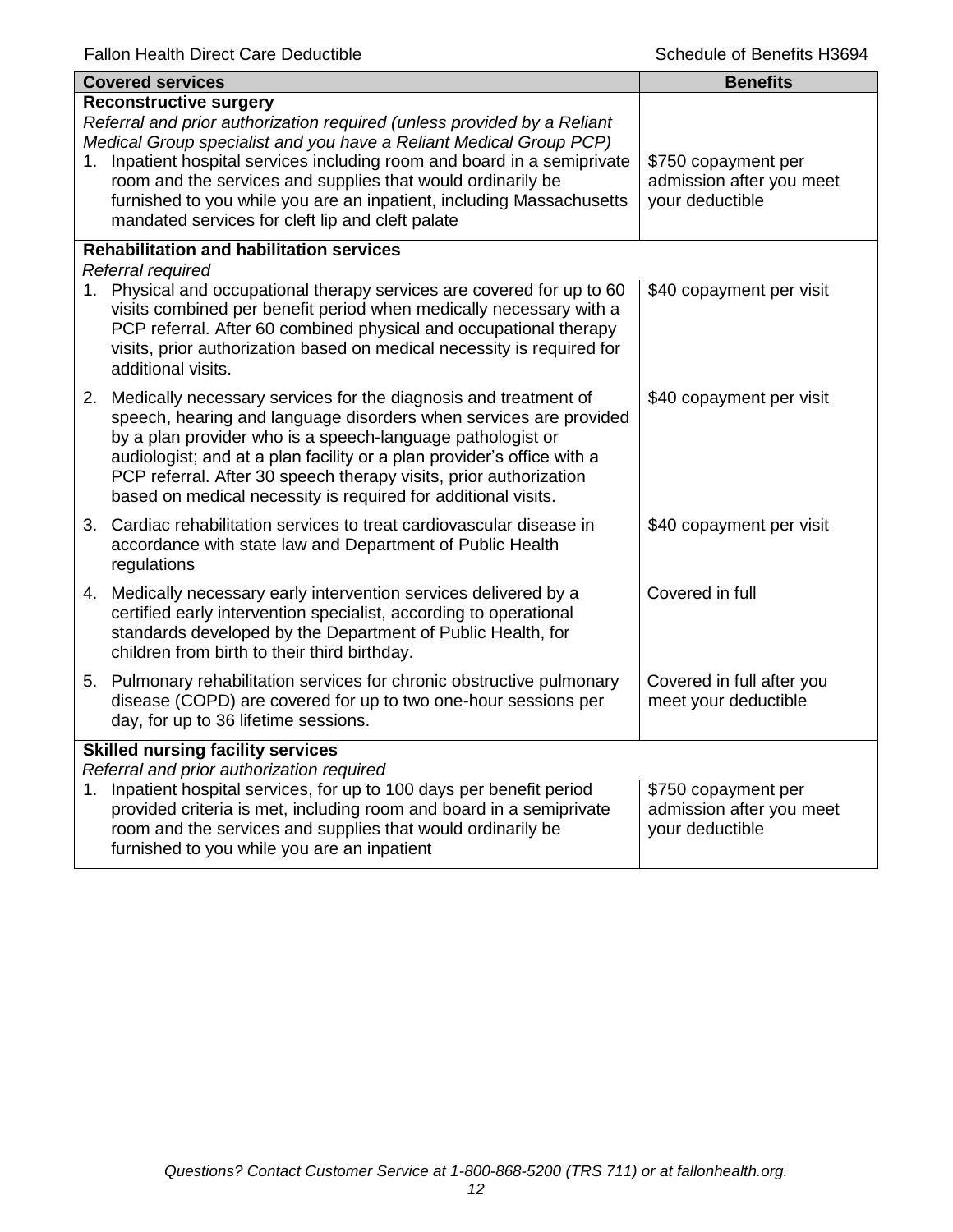# **Addendum Pediatric Dental Services**

## *This addendum is part of your Member* Handbook/Evidence of Coverage.

This addendum provides you with the cost-sharing that you are responsible for when you get covered pediatric dental care from a plan dentist for members under the age of 19. For a list of plan dentists, go to fallonhealth.org or call Customer Service at 1-800-868-5200 (TRS 711).

## **Preventive and Diagnostic Services**

|                                                                                    | <b>Benefits</b> |
|------------------------------------------------------------------------------------|-----------------|
| <b>Preventive and Diagnostic Services</b>                                          |                 |
| Comprehensive Evaluation (once per lifetime per provider or location)<br>$\bullet$ |                 |
| Periodic Oral Exams (two per benefit period)<br>$\bullet$                          |                 |
| Limited oral evaluation (two per benefit period)<br>$\bullet$                      |                 |
| Full mouth x-rays (once every 36 months per provider or location)                  |                 |
| Panoramic x-rays (once every 36 months per provider or location)                   |                 |
| Bitewing x-rays (two per benefit period)<br>٠                                      | Covered in full |
| Single tooth x-rays (one per visit)                                                |                 |
| Teeth cleaning, including minor scaling procedures (two per benefit period)        |                 |
| Fluoride Treatments (one per day per provider or location)                         |                 |
| Space maintainers                                                                  |                 |
| Sealants (Please note: Sealants are not covered on previously restored             |                 |
| teeth) (Once every 36 months per provider or location)                             |                 |

# **Basic Covered Services**

|                                                                                                                                                                                                                                                                                                                                     | <b>Benefits</b> |
|-------------------------------------------------------------------------------------------------------------------------------------------------------------------------------------------------------------------------------------------------------------------------------------------------------------------------------------|-----------------|
| <b>Basic Covered Services</b><br>Amalgam restorations (once per benefit period per tooth)<br>Composite resin restorations (once per benefit period per tooth)<br>Recement crowns/onlays                                                                                                                                             |                 |
| Rebase or reline dentures (once every 24 months)<br>Root canals on permanent teeth (once per lifetime per tooth)<br>Prefabricated stainless steel crowns (once per lifetime per tooth)<br>Periodontal scaling and root planning (once every 36 months)<br>Simple extractions (once per lifetime per tooth, erupted or exposed root) | 25% coinsurance |
| Surgical extractions (once per lifetime per tooth)<br>Vital pulpotomy<br>Apeicocectomy<br>Palliative care<br>Anesthesia                                                                                                                                                                                                             |                 |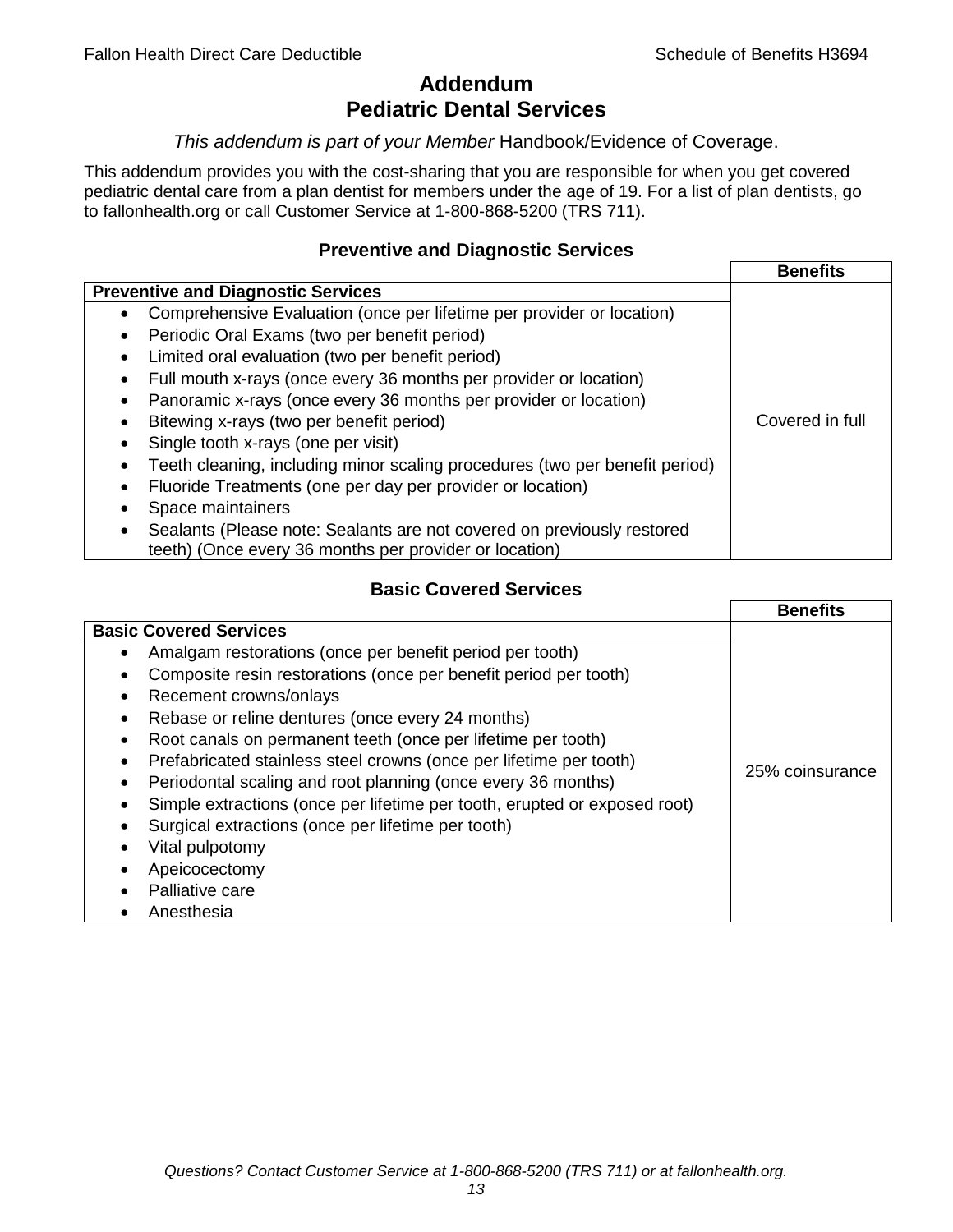# **Major Restorative Services**

|                                                                                                    | <b>Benefits</b> |
|----------------------------------------------------------------------------------------------------|-----------------|
| <b>Major Restorative Services</b>                                                                  |                 |
| • Crown, resin (once every 60 months per tooth)                                                    |                 |
| Porcelain/ceramic crowns (once every 60 months per tooth)<br>$\bullet$                             | 50% coinsurance |
| Porcelain fused to metal/mobile/high noble crowns (once every 60 months<br>$\bullet$<br>per tooth) |                 |
| • Partial and complete dentures (once every 84 months)                                             |                 |

# **Orthodontia**

|                                                                                                                                                                                                                                                                        | <b>Benefits</b> |
|------------------------------------------------------------------------------------------------------------------------------------------------------------------------------------------------------------------------------------------------------------------------|-----------------|
| <b>Orthodontia</b>                                                                                                                                                                                                                                                     |                 |
| Coverage is provided for services under the following conditions: only when<br>medically necessary; patient must have severe and handicapping malocclusion as<br>defined by HLD index score of 28 and/or one or more auto qualifiers. Prior<br>authorization required. | 50% coinsurance |

# **Related exclusions**

1. Any service that is not listed in this addendum is not covered.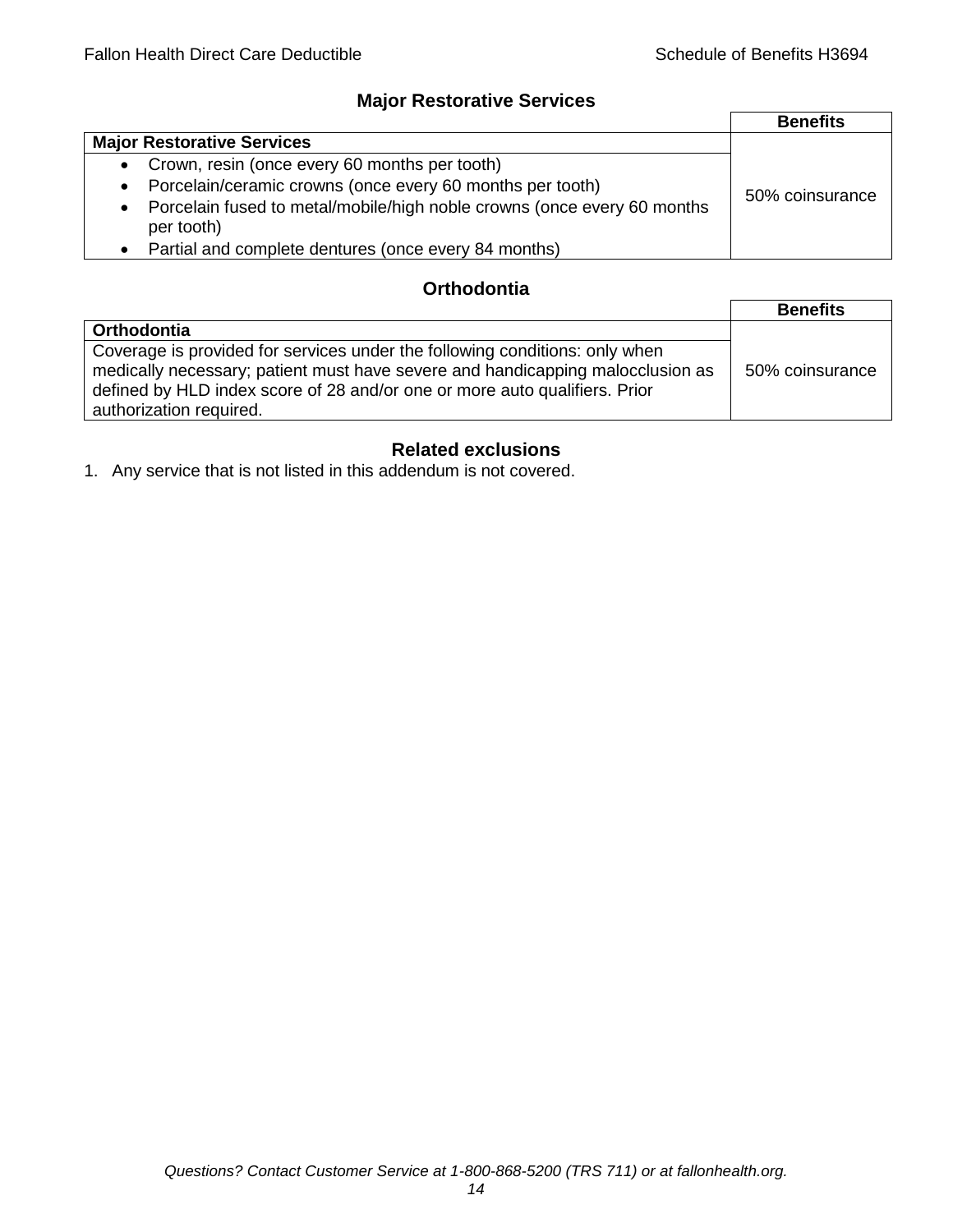# **Addendum Pediatric Vision Services**

## This addendum is part of your *Member Handbook/Evidence of Coverage*.

This addendum provides you with the cost-sharing that you are responsible for when you get covered pediatric vision care from a plan vision provider for members under the age of 19. For more information about your eye and vision care benefits, including a list of plan vision providers, go to fallonhealth.org or call Customer Service at 1-800-868-5200 (TRS 711).

| Service                                                 | Member cost                         |
|---------------------------------------------------------|-------------------------------------|
| Eye exam                                                |                                     |
| Exam with dilation as necessary, once per calendar year | \$0                                 |
| <b>Frames</b>                                           |                                     |
| One designated set, once per calendar year              | \$0                                 |
| Lenses:                                                 |                                     |
| <b>Standard lenses</b>                                  |                                     |
| Single vision                                           | \$0                                 |
| <b>Bifocal</b>                                          | \$0                                 |
| <b>Trifocal</b>                                         | \$0                                 |
| Lenticular                                              | \$0                                 |
| Progressive lenses                                      |                                     |
| Standard                                                | \$0                                 |
| Premium                                                 | \$0 for first \$120 of retail cost, |
|                                                         | 80% of any additional retail cost.  |
| Lens options                                            |                                     |
| Choice of plastic or glass lenses                       | \$0                                 |
| UV treatment                                            | \$0                                 |
| Tint – includes fashion and gradient tinting, and       | \$0                                 |
| oversized and glass-grey #3 prescription sunglass       |                                     |
| lenses                                                  |                                     |
| Standard plastic scratch coating                        | \$0                                 |
| Standard polycarbonate (kids)                           | \$0                                 |
| Plastic photosensitive lenses                           | \$0                                 |
| Other options:                                          |                                     |
| Intermediate vision lenses                              | \$0                                 |
| Standard anti-reflective                                | \$45                                |
| Photochromic plastic                                    | 80% of retail cost                  |
| <b>Blended segment lenses</b>                           | 80% of retail cost                  |
| <b>Polarized lenses</b>                                 | 80% of retail cost                  |
| Premium anti-reflective costing                         | 80% of retail cost                  |
| Ultra anti-reflective coating                           | 80% of retail cost                  |
| Hi-Index lenses                                         | 80% of retail cost                  |
| Other add-ons                                           | 80% of retail cost                  |
| Additional complete pairs of eyewear                    | 60% of retail                       |
|                                                         |                                     |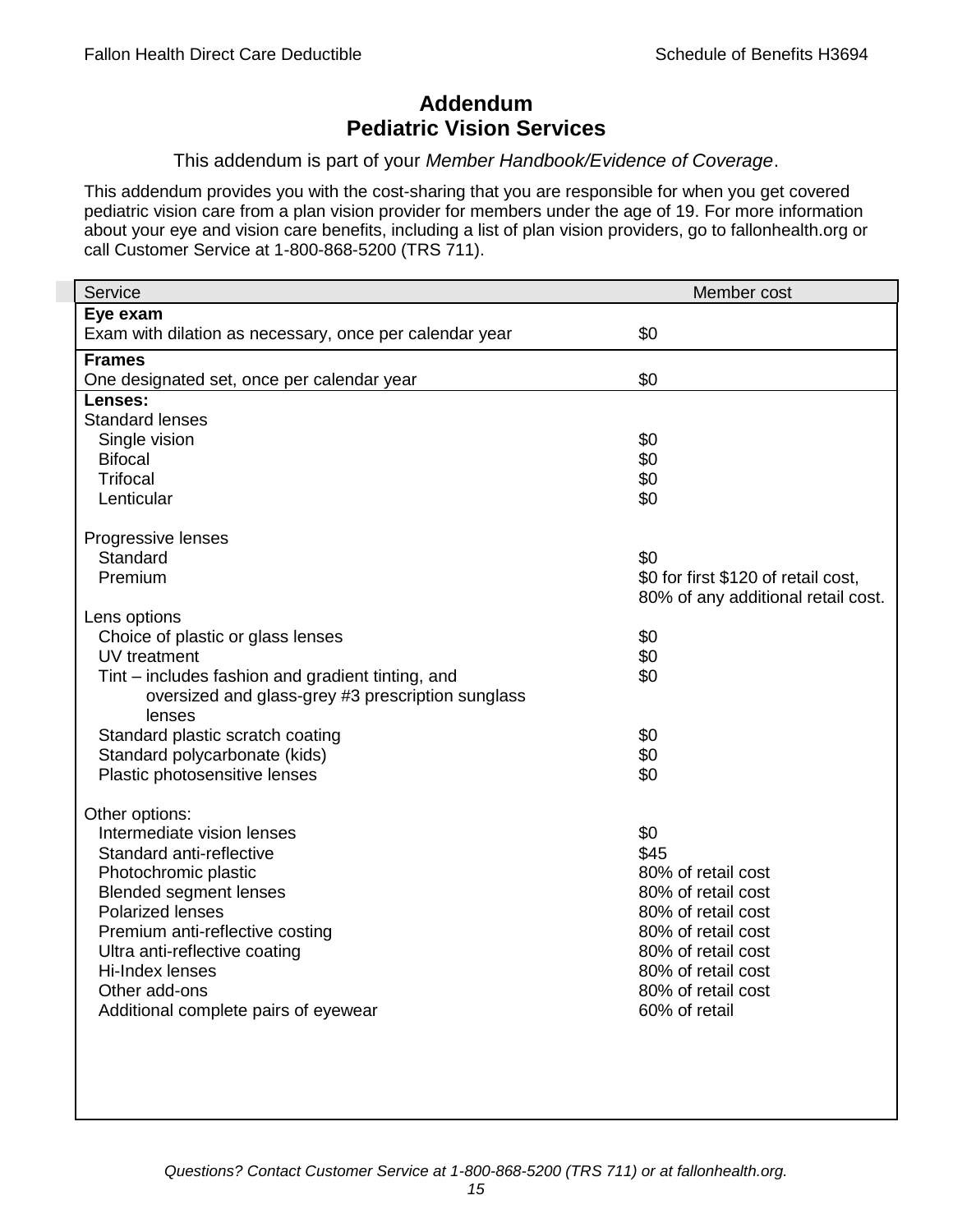| <b>Contact lenses</b><br>One pair of conventional contact lenses, in place of<br>eyeglass lenses                                                                                                                                                                                                                                  | \$0 for first \$150 of retail cost,<br>75% of any additional retail cost. |
|-----------------------------------------------------------------------------------------------------------------------------------------------------------------------------------------------------------------------------------------------------------------------------------------------------------------------------------|---------------------------------------------------------------------------|
| In place of a pair of conventional contact lenses, the<br>member may elect either of the following options:<br>Up to a 6 month supply of monthly or two-week<br>$\bullet$<br>single vision spherical or toric contact lenses<br>Up to a 3 month supply of daily disposable single<br>$\bullet$<br>vision spherical contact lenses |                                                                           |
|                                                                                                                                                                                                                                                                                                                                   | Up to \$55<br>10% discount from retail price                              |
| Standard contact lens fit and follow-up<br>Premium contact lens fit and follow-up                                                                                                                                                                                                                                                 | 85% of retail cost                                                        |
| Additional conventional contact lenses                                                                                                                                                                                                                                                                                            |                                                                           |
|                                                                                                                                                                                                                                                                                                                                   | \$0                                                                       |
| Medically necessary contact lenses, in place of other<br>eyewear                                                                                                                                                                                                                                                                  |                                                                           |
| Low vision services                                                                                                                                                                                                                                                                                                               | \$0                                                                       |
| •One comprehensive low vision evaluation, once<br>every five years, when medically necessary                                                                                                                                                                                                                                      | \$0                                                                       |
| • Follow-up care, four visits in any five year period,<br>when medically necessary<br>.Low vision aids, such as high-power spectacles,<br>magnifiers, and telescopes, once every 24<br>months, when medically necessary                                                                                                           | 25% of retail cost                                                        |
| Additional discounts on vision items are available; see<br>a plan provider or contact the plan for details.                                                                                                                                                                                                                       |                                                                           |

# **Related exclusions**

- 1. Orthoptic or vision training, subnormal vision aids and any associated supplemental testing; Aniseikonic lenses.
- 2. Medical and/or surgical treatment of the eye, eyes or supporting structures.
- 3. Any eye or vision examination, or any corrective eyewear required by a policyholder as a condition of employment; Safety eyewear.
- 4. Services provided as a result of any Workers' Compensation law, or similar legislation, or required by any governmental agency or program whether federal, state or subdivisions thereof.
- 5. Non-prescription lenses and/or contact lenses.
- 6. Non-prescription sunglasses.
- 7. Two pair of glasses in lieu of bifocals.
- 8. Services rendered after the date an insured person ceases to be covered under the policy, except when vision materials ordered before coverage ended are delivered, and the services rendered to the insured person are within 31 days from the date of such order.
- 9. Services or materials provided by any other group benefit plan providing vision care.
- 10. Lost or broken lenses, frames, glasses, or contact lenses will not be replaced except in the next benefit period when vision materials would become available.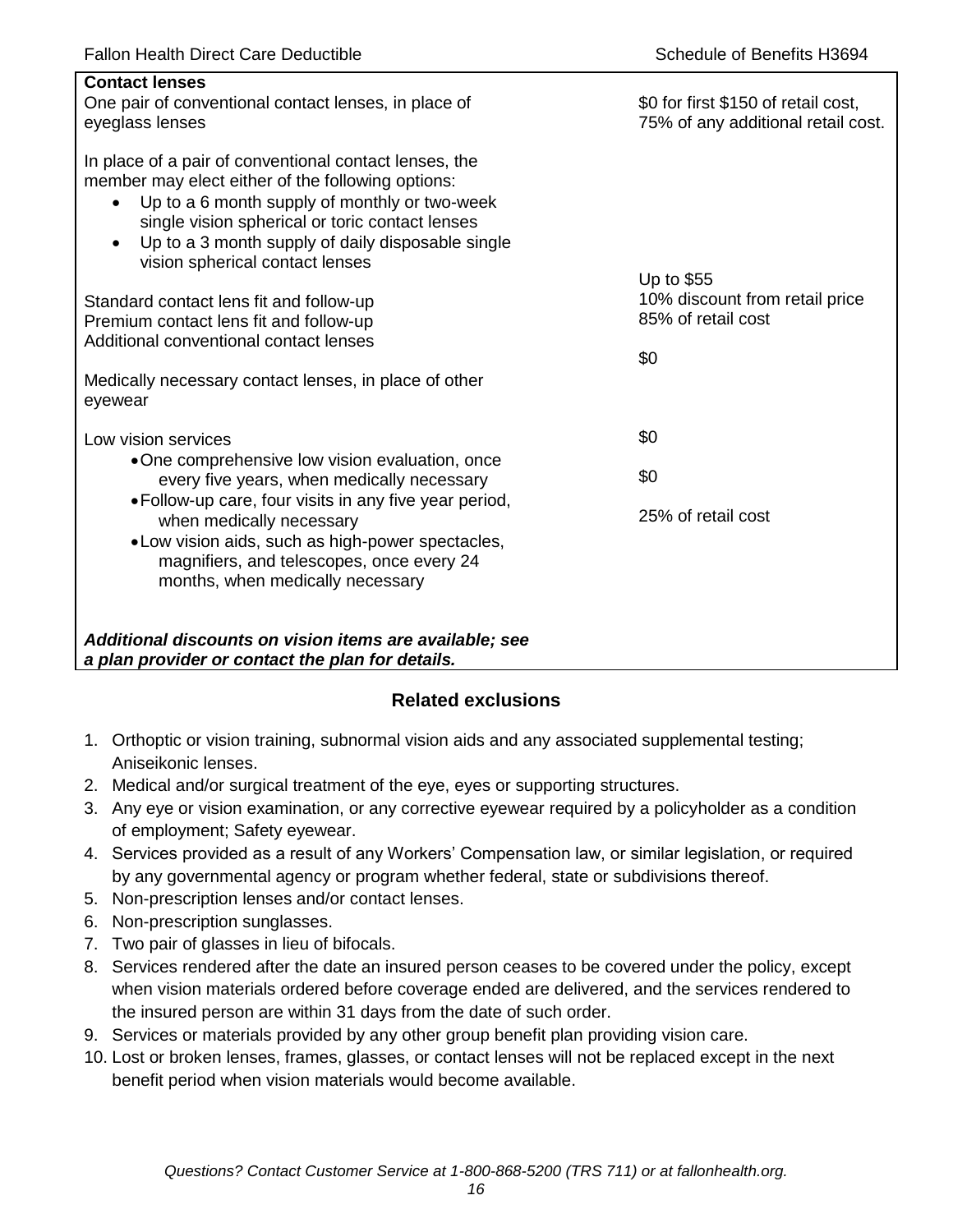# Notice of nondiscrimination

Fallon Health complies with applicable Federal civil rights laws and does not discriminate on the basis of race, color, national origin, age, disability or sex. Fallon does not exclude people or treat them differently because of race, color, national origin, age, disability or sex.

Fallon Health:

- Provides free aids and services to people with disabilities to communicate effectively with us, such as:
	- o Qualified sign language interpreters
	- $\circ$  Written information in other formats (large print, audio, accessible electronic formats, other formats)
- Provides free language services to people whose primary language is not English, such as:
	- o Qualified interpreters
	- o Information written in other languages

If you need these services, contact Customer Service at the phone number on the back of your member ID card, or by email at cs@fallonhealth.org.

If you believe that Fallon Health has failed to provide these services or discriminated in another way on the basis of race, color, national origin, age, disability or sex, you can file a grievance with:

Compliance Director Fallon Health 10 Chestnut St. Worcester, MA 01608

Phone: 1-508-368-9988 (TRS 711) Email: compliance@fallonhealth.org

You can file a grievance in person or by mail, fax or email. If you need help filing a grievance, the Compliance Director is available to help you.

You can also file a civil rights complaint with the U.S. Department of Health and Human Services, Office for Civil Rights, electronically through the Office for Civil Rights Complaint Portal, available at https://ocrportal.hhs.gov/ocr/portal/lobby.jsf, or by mail or phone at:

U.S. Department of Health and Human Services 200 Independence Avenue SW., Room 509F, HHH Building Washington, D.C., 20201

Phone: 1-800-368-1019 (TDD: 1-800-537-7697)

Complaint forms are available at http://www.hhs.gov/ocr/office/file/index.html.

16-735-009 Rev. 01 4/17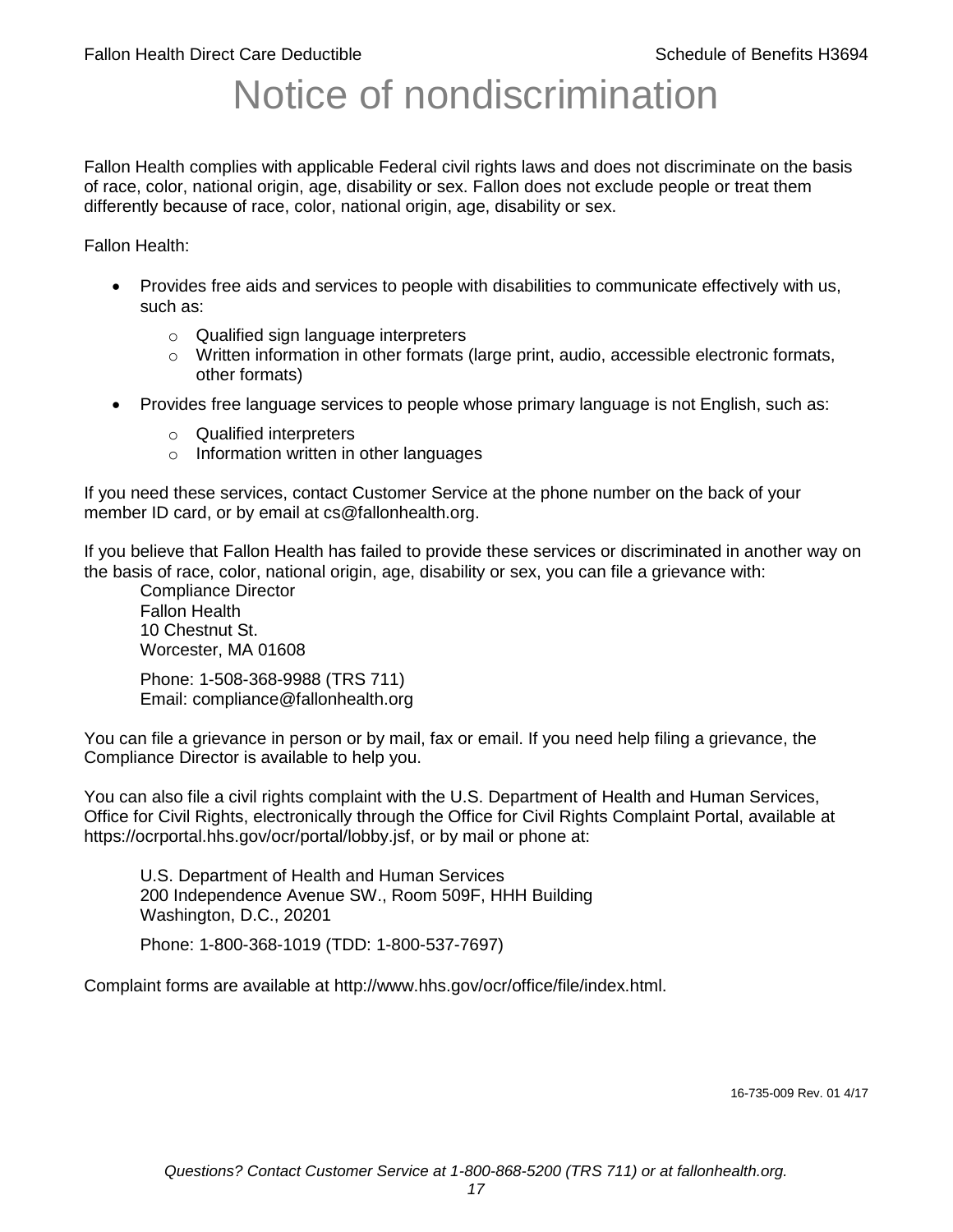# Important!

If you, or someone you're helping, has questions about Fallon Health, you have the right to get help and information in your language at no cost. To talk to an interpreter, call 1-800-868-5200.

#### **Spanish:**

Si usted, o alguien a quien usted está ayudando, tiene preguntas acerca de Fallon Health, tiene derecho a obtener ayuda e información en su idioma sin costo alguno. Para hablar con un intérprete, llame al 1-800-868-5200.

#### **Portuguese:**

Se você, ou alguém a quem você está ajudando, tem perguntas sobre o Fallon Health, você tem o direito de obter ajuda e informação em seu idioma e sem custos. Para falar com um intérprete, ligue para 1-800-868-5200.

#### **Chinese:**

如果您,或是您正在協助的對象,有關於[插入項目的名稱 Fallon Health 方面的問題, 您有權利免費以您的母語得到幫助和訊息。洽詢一位翻譯員, 請撥電話 [在此插入數字 1-800-868-5200.

#### **Haitian Creole:**

Si oumenm oswa yon moun w ap ede gen kesyon konsènan Fallon Health, se dwa w pou resevwa asistans ak enfòmasyon nan lang ou pale a, san ou pa gen pou peye pou sa. Pou pale avèk yon entèprèt, rele nan 1-800-868-5200.

#### **Vietnamese:**

Nếu quý vị, hay người mà quý vị đang giúp đỡ, có câu hỏi về Fallon Health, quý vị sẽ có quyền được giúp và có thêm thông tin bằng ngôn ngữ của mình miễn phí. Để nói chuyện với một thông dịch viên, xin gọi 1-800-868-5200.

#### **Russian:**

Если у вас или лица, которому вы помогаете, имеются вопросы по поводу Fallon Health, то вы имеете право на бесплатное получение помощи и информации на вашем языке. Для разговора с переводчиком позвоните по телефону 1-800-868-5200.

#### **Arabic:**

إن كان لديك أو لدى شخص تساعده أسئلة بخصوص Health Fallon، فلديك الحق في الحصول على المساعدة والمعلومات الضرورية بلغتك من دون اية تكلفة .للتحدث مع مترجم اتصل ب .1-800-868-5200

#### **Khmer/Cambodian:**

ប្រសិនបរើអ្នក ឬនរណាម្ននក់ដែលអ្នកកំពុងដែជយ ម្ននសំណួរអ្៎ពី Fallon Health រប, អ្នកម្ននសិេធិេ្រុលជំនួយនិងព័ែ៌ម្នន បៅកនុងភាសា ររស់អ្នក រោយម្ិនអ្ស់រ្ំ ក់ ។ ដររំម្ រនី ិយាយជាម្ួយអ្នក កែប្រ សូ ម្ 1-800-868-5200 ។